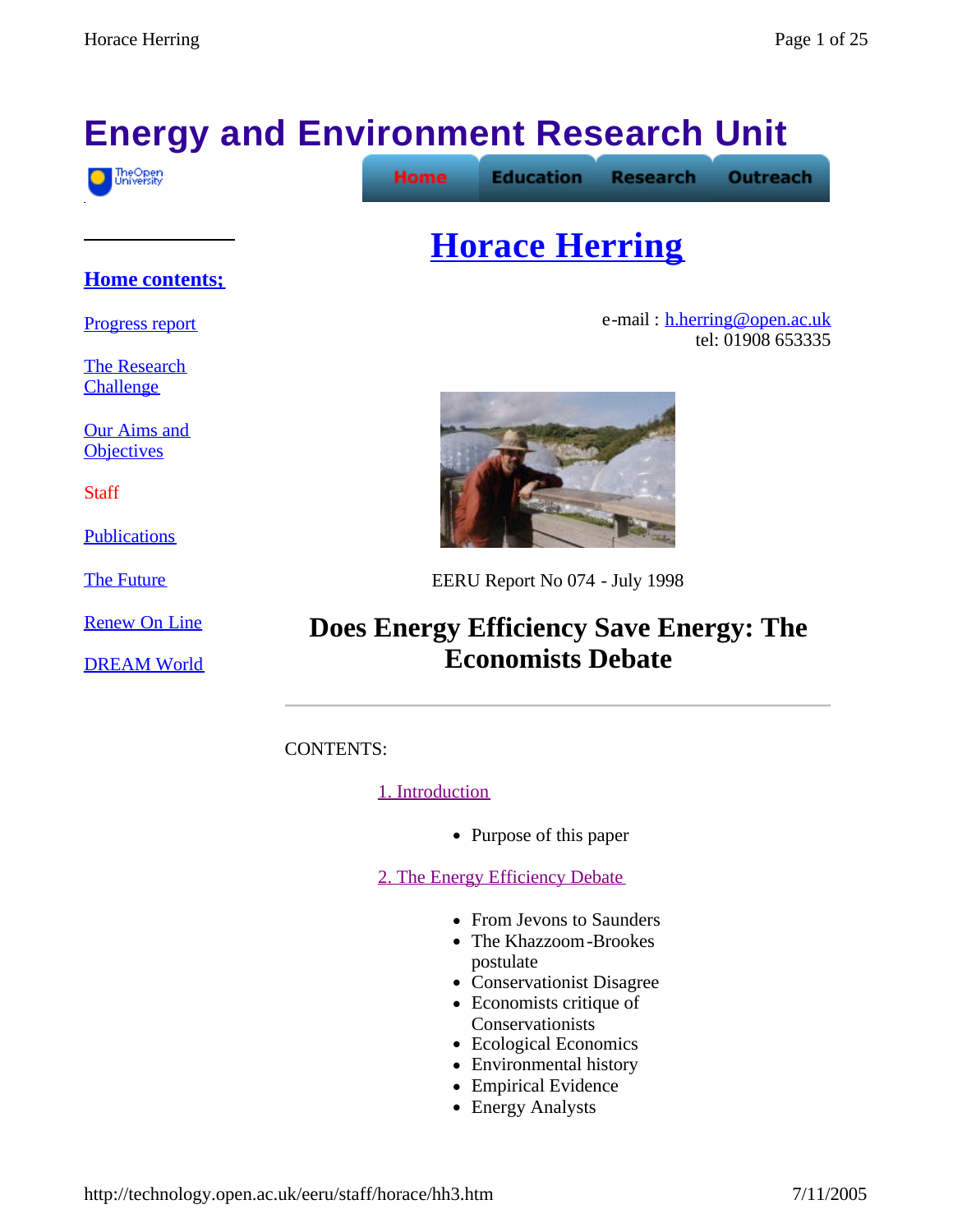#### 3. British Policy Debate

- Regulatory Policies
- Government Policy

4. Can we afford cost-saving energy efficiency?

• Natural capital rehabilitation

#### 5. Conclusions

- Economic policies
- $\bullet$  An alternative approach
- Role for energy efficiency
- A Personal View

#### **REFERENCES**

*Acknowledgements: Many thanks to Len Brookes for helping me get started and for advice on early drafts. Also to Harry Bruhns, George Henderson, Richard Howarth, Gill Owen, Harry Saunders, Lee Schipper and Dave Toke for their helpful comments. My apologies to all economists if I have, in attempting to paraphrase their work for a non-economists readership, over-simplified their conclusions.*

## **1. Introduction**

It has become an article of faith amongst environmentalists, seeking to reduce greenhouse gas emissions, that improving the efficiency of energy use will lead to a reduction in energy consumption. This proposition has even been adopted by the UK government who is now promoting energy efficiency as the most cost effective solution to global warming.

However in the USA there has been a backlash against energy efficiency as an instrument of energy policy. This has been stimulated partly by disillusionment with the failures of energy conservation programs undertaken by utilities, and partly by the growing influence of the 'contrarians' - those hostile to government mandated environmental programs.

The debate as to whether energy efficiency is effective (that is reduces energy consumption) has spread from the pages of obscure energy economic journals in the early 1990s to the pages of newspapers, such as The New York Times in the mid 1990s. It has recently produced such polemics as the US book by Herbert Inhaber entitled *Why Energy Conservation Fails*, which argues, with the aid of an extensive bibliography, that mandated energy efficiency programs are a waste of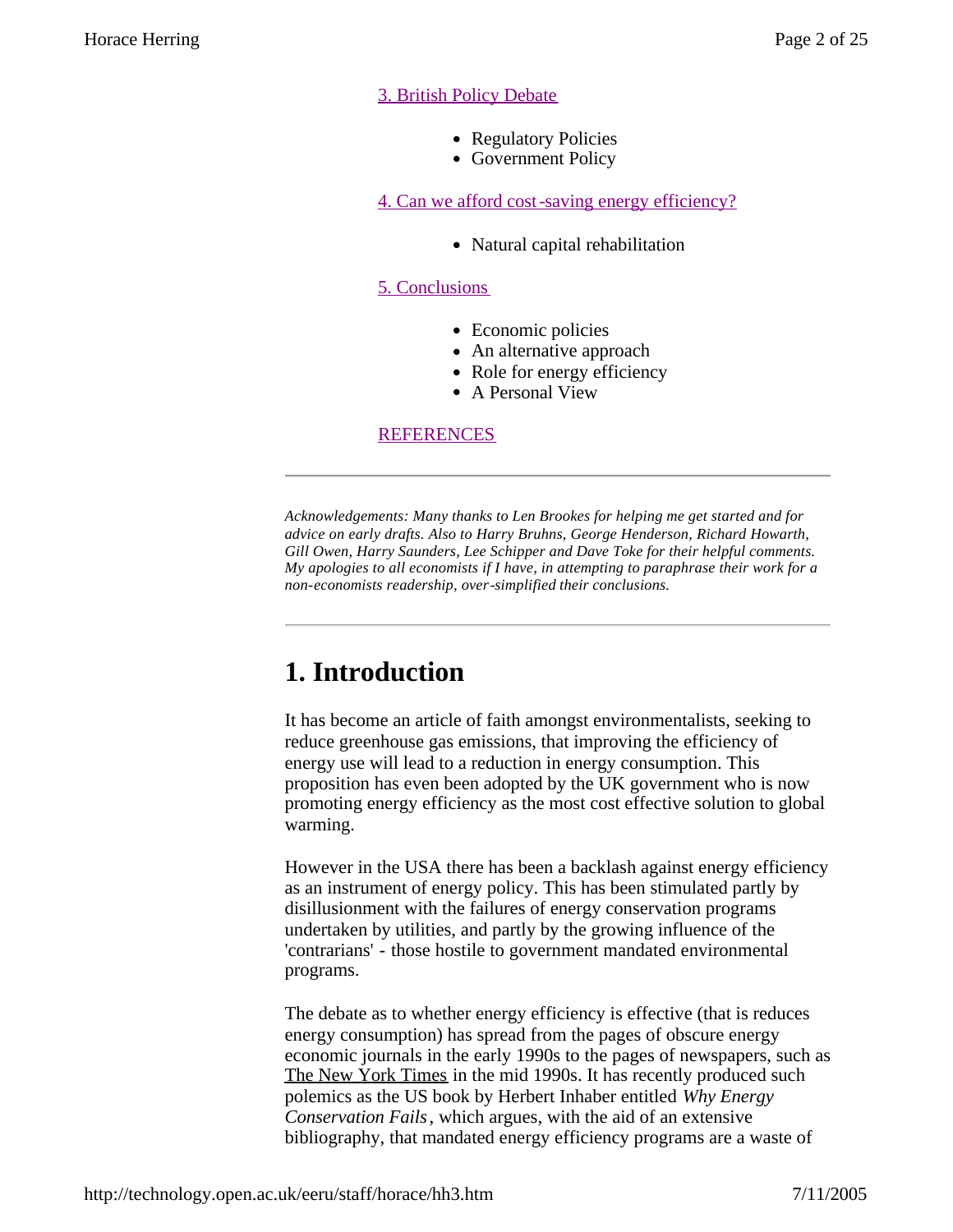time and effort.

A recent paper which gives a good, and very readable, review of this debate is by Richard Howarth (Howarth 1997). This debate has also promoted discussion among US energy analysts and the climate change community over the extent of the 'rebound' or 'take-back' effect. That is how much of the energy saving produced by an efficiency investment is taken back by consumers in the form of higher consumption. An excellent review of the literature on the rebound effect is in an as yet unpublished (Jan 1998) report by Lorna Greening and David Greene commissioned by Oak Ridge National Laboratory, USA.

#### **Purpose of this Paper**

This paper aims to inform non-economists of this mostly US debate on energy economics. It refers to the views of economists - both classical and environmental - and to the historical evidence on the effect of improving energy efficiency on energy consumption. This paper aims to refer readers to sources of information on this debate rather than rehash the arguments on each side. Hopefully it will stimulate a similar debate in the UK and encourage further research.

I believe that conservationists - who I define as those seeking to improve the efficiency of energy use in the belief that it will lead to a reduction in national energy consumption - should pay attention to the views of economists, if they want to have their views adopted by the energy industries and government. For economists are far more influential on policy formulation than conservationists: after all governments and most businesses have economic advisors, but how many have an energy efficiency adviser?

Economists who deal with energy issues, often termed energy economists, have their own professional organisations: the International Association for Energy Economists (IAEE) in the USA with national branches such as the British Institute of Energy Economists (BIEE). In contrast conservationists are weakly organised, they have no professional organisations, and their only forum is conferences such as the biannual ECEEE (European Council for an Energy Efficient Economy) conference in Europe or the annual ACEEE meeting in the USA.

This paper is not concerned with energy efficiency at the microlevel, that is by the individual consumer or firm, but at the macrolevel, that is at the aggregate or national level. Its question is 'does the promotion of energy efficiency (at the microlevel) reduce energy consumption (at the macrolevel)'? It presents arguments that the precise effect of energy efficiency decisions at the microeconomic level is impossible to quantify at the macroeconomic level. Furthermore the effects may be in the unsought direction and that this has been known (to economists) for a very long time.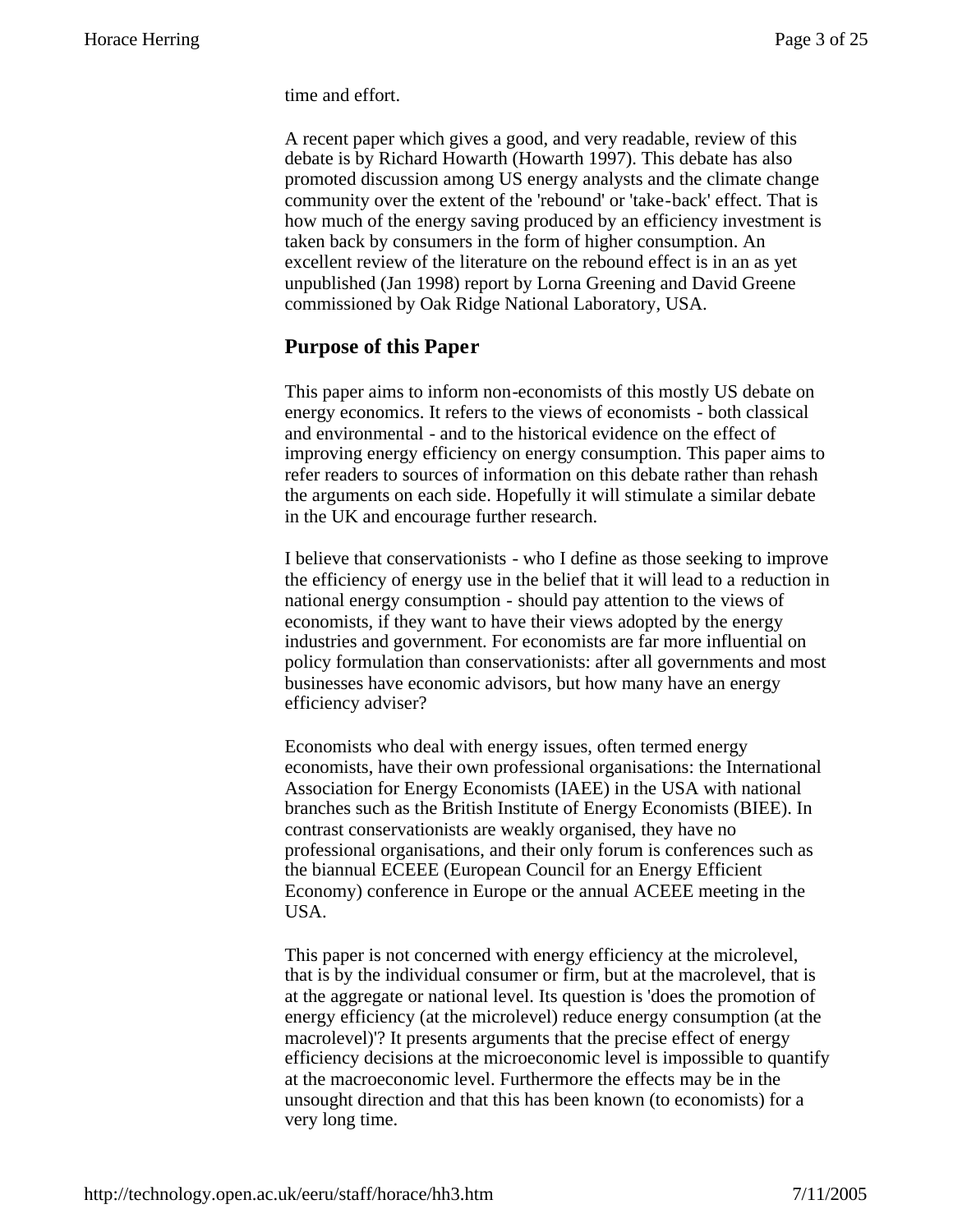This paper's context is the desire to reduce greenhouse gas emissions with the policy of improving energy efficiency being put forward as a means to reduce national energy consumption.

The paper concludes by drawing on recent work by ecological economists, such as Mathis Wackernagel and William Rees, who have written on investing in natural capital. They and others have suggested ways in which energy efficiency combined with market instruments can help achieve 'sustainable development'.

Hopefully readers will not interpret this paper as an attack on energy efficiency or those institutions struggling to promote it. High levels of energy efficiency are an essential part of a dynamic productive economy. Low economic productivity and energy inefficiency go handin-hand as the former Soviet Union demonstrates.

Len Brookes, the leading UK author in this debate, comments (1998):

"*It is inconceivable that we should have had the high levels of economic output triggered by the industrial revolution if energy conversion had stayed where it was at the beginning of the nineteenth century. Energy productivity and the productivity of other factors of production fed on one another with rising energy efficiency contributing to rising productivity of other factors of production - labour and capital - and rising output contributing to rising energy efficiency by way of embodied technical progress. Without this interactive process we should not have had, in the meantime, the very large increases in energy consumption alongside large improvement in energy conversion efficiency...*"

This point about energy growth during the Industrial Revolution is also made by Inhaber and Saunders (1994) in the US journal The Sciences.

### **2. The Energy Efficiency Debate**

Economic theory accepts (Brookes 1979, 1990; Khazzoom 1980, 1987; Saunders 1984 and 1992, Sutherland 1994, 1996), and the historical record for most of this century suggests (Schurr 1984, 1990), that increased energy efficiency at the microeconomic level while leading to a reduction of energy use at this level, leads not to a reduction, but instead to an increase in energy use, at the national, or macroeconomic level. This concept has been termed the Khazzoom-Brookes postulate.

#### **From Jevons to Saunders**

The name of the Khazzoom-Brookes (KB) postulate was coined by the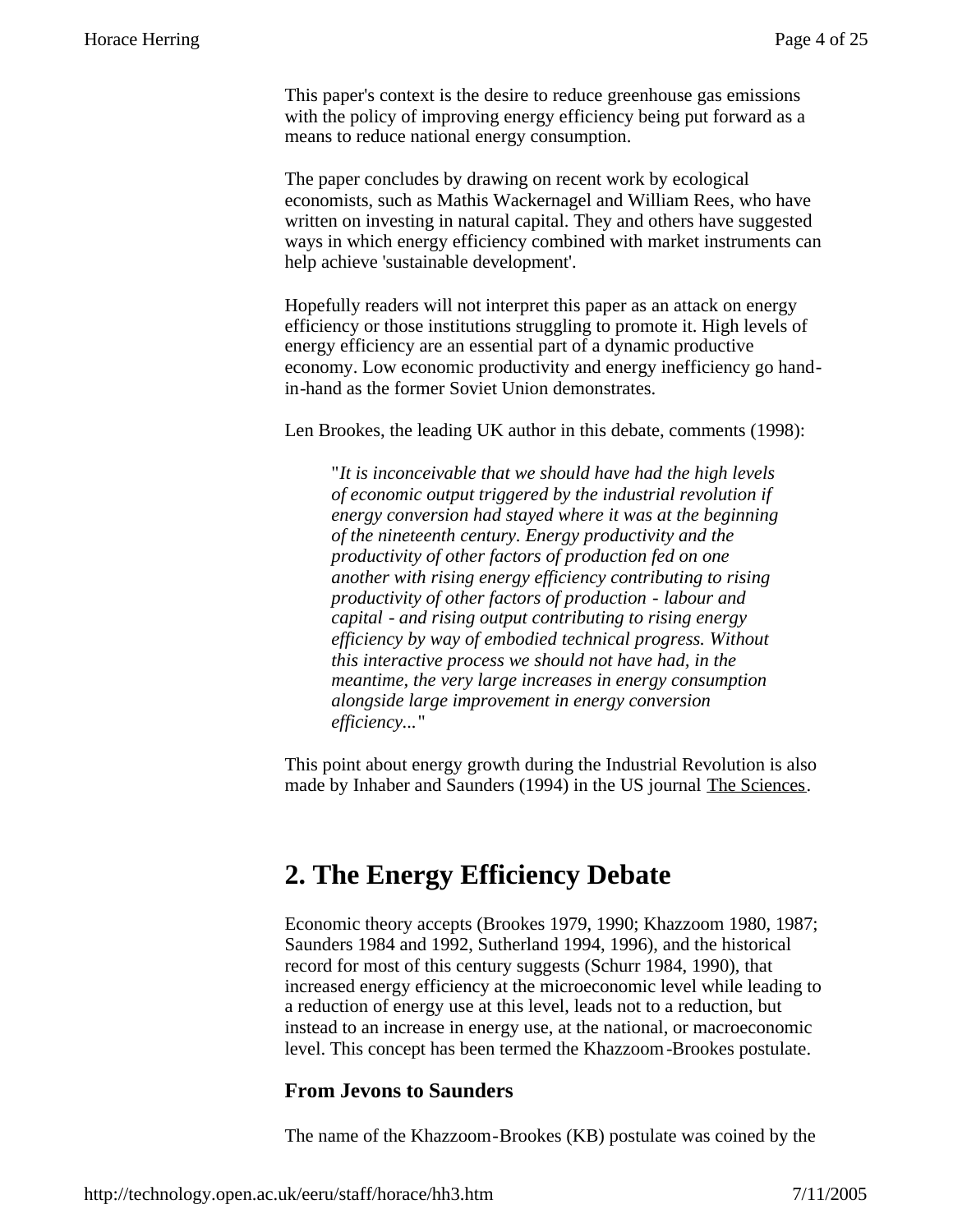US economist Harry Saunders in 1992. This followed papers published independently by Daniel Khazzoom and Leonard Brookes in the late seventies and early eighties; although both of them acknowledge a debt to a paper by Stanley Jevons, in his classic work *The Coal Question*, first published in 1865.

Jevons argued that '*it is a confusion of ideas to suppose that the economical use of fuel is equivalent to diminished consumption. The very contrary is the truth*'. He points out that '*the reduction of the consumption of coal, per ton of iron, to less than one third of its former amount, was followed, in Scotland, by a ten fold increase in total consumption, between the years 1830 and 1863, not to speak of the indirect effect of cheap iron in accelerating other coal-consuming branches of industry*'.

The papers by Brookes and Khazzoom applied broad brush economic principles in an attempt to make judgements about long run macroeconomic effects. Saunders' papers take a more mathematical approach and argue that the KB postulate is consistent with neo-classical growth theory over a wide range of assumptions. For a full understanding some knowledge of economics is required and there is no real alternative to studying the papers themselves. However the following analogies illustrate the consequences of improved efficiency on demand from the labour markets and aircraft travel.

1. Employees are told that they must raise their productivity if they are to improve their job prospects. On the local microlevel this seems absurd, as many shop stewards (and the Luddites) once argued. However on the macrolevel the increased economic output, resulting from higher labour productivity, has lead (in the long term) to a growth in the number of employees.

2. The introduction of wide bodied passenger aircraft, to replace smaller aircraft, was forecast to reduce the number of flights. In fact the resulting lower cost per passenger led, in a competitive market, to a large increase in air travel that more than offset the increased size of the aircraft. The raised productivity per aircraft called for more aircraft, not fewer (Spare 1990).

#### **The Khazzoom-Brookes postulate**

The KB postulate may be described as those energy efficiency improvements that, on the broadest considerations, are economically justified at the microlevel lead to higher levels of energy consumption at the macrolevel than in the absence of such improvements. Saunders' paper claimed to show that postulate was consistent with neo-classical growth theory over a wide range of assumptions. It argues against the views of conservationists - those promoting energy efficiency as a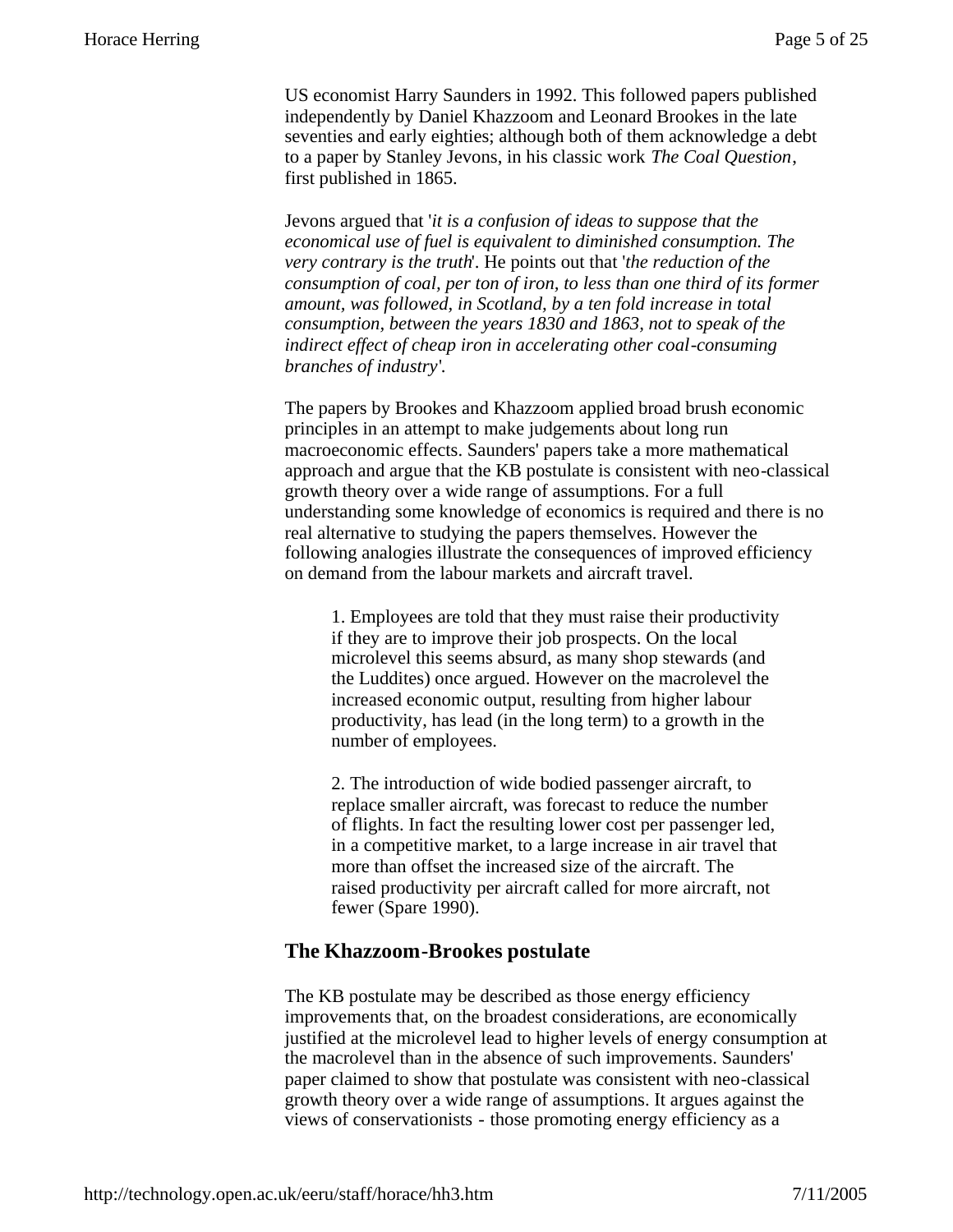means of reducing energy consumption - that one can identify every little benefit from each individual act of energy efficiency and then aggregate them all to produce a macroeconomic total. In essence it adopts a macroeconomic (top down) approach rather than the microeconomic (bottom up) approach used by conservationists.

It warns that although it is possible to reduce energy consumption through improved energy efficiency it would be at the expense of loss of economic output. It thus argues that overzealous pursuit of energy efficiency per se would damage the economy through misallocation of resources. In other words reduced energy consumption is possible but at an economic cost.

The effect of higher energy prices, either through taxes or producerinduced shortages, initially reduces demand but in the longer term encourages greater energy efficiency. This efficiency response amounts to a partial accommodation of the price rise and thus the reduction in demand is blunted. The end result is a new balance between supply and demand at a higher level of supply and consumption than if there had been no efficiency response.

Under the economic conditions that have prevailed in the UK most of this century, of falling fuel prices and a free market approach, energy consumption has increased at the same time as energy efficiency has improved. During periods of high energy prices, such as 1973-74 and 1979-80, energy consumption fell. Whether this is due to the adverse consequences of higher fuel prices on economic activity, structural changes or energy efficiency improvements was a matter of some dispute. The lower level of energy consumption at times of high energy price may be at the expense of reduced economic output. This in turn is due to the adverse effect on economic productivity as a whole of the high price of an important resource.

Richard Howarth comments (1997):

*Brookes' key insight is that cost-effective energy efficiency improvements may be viewed as a form of technological progress that improves productivity, promotes capital investment, and enhances economic growth. Since the demand for energy services is driven by consumers' incomes and by requirements for energy as a factor input, increased growth should, all else equal, lead to increased energy demand. If this growth effect is large enough, it might counter the direct reductions in energy-output coefficients so that improved energy efficiency actually gives rise to increased use*

#### **Conservationist Disagree**

The KB postulate is vigorously disputed by environmentalists. In the UK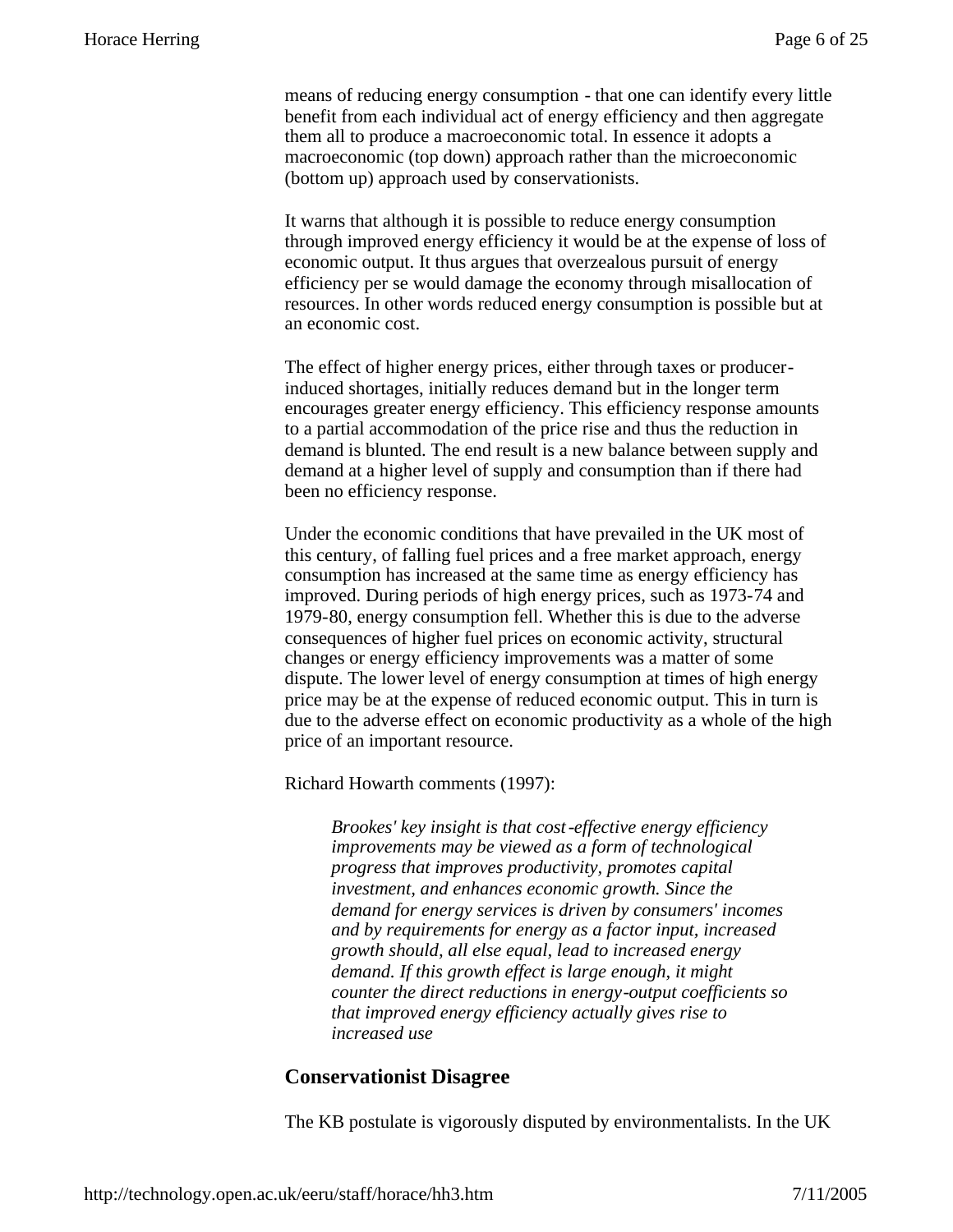the major clashes have been of Michael Grubb (1990, 1992) with Len Brookes (1992, 1993); in the USA Amory Lovins (1988) with Daniel Khazzoom (1987). Grubb and Lovins have argued that the shift towards the service economy and the large technical potential for energy efficiency (see classic works by Lovins 1977; Olivier 1983; Weizsacker 1997) will result in reduced national energy use, if market 'barriers' can be overcome.

Howarth in his review of this debate (Howarth 1997) writes that Brookes has put forward *this hypothesis as a general claim without accompanying caveats*, and that it does not hold under most conditions. Similarly he disagrees with the conclusions of Saunders' (1992) analysis, saying that *Saunders does not consider the distinction between energy use and energy services..*.. The conclusion of Howarth's analysis is that *...the macroeconomic feedbacks of energy efficiency may be less substantial than Saunders' initial study suggests...*

The link between energy efficiency and economic activity lies at the heart of this debate. As Schipper and Grubb (1998) remark:

> *We conclude that feedback effects are small in mature sectors of mature economies and only potentially large in a few cases; lowering energy intensities almost always leads to lower use than otherwise. Of course, the scale of the system keeps increasing with population, household formation, and the climb of incomes and sectorial output. We may find that over a sufficient period energy use has increased even if energy efficiency has improved. Our thesis...is that the improvement in efficiency per se is only a small part of the reason why total energy use may have increased.*

There has been a long running debate over these issues between energy economists and energy efficiency supporters for the last 20 years. It was in a review of Leach's pioneering work, *A Low Energy Strategy for the UK,* that Brookes (1979) first criticised the bottom up approach to estimating national energy savings because of its failure to consider macroeconomic factors. The debate over low energy futures continued into the 1980s, with influential contributions from John Chesshire (1986), Bill Keepin & George Kats (1988), and again Gerald Leach (1991). This conservationist argument that improved energy efficiency will reduce national energy consumption in the future to less than what it would have been (even though there may still be an increase in consumption) is impossible to either prove or disprove, as there is only one future.

The debate grew more intense in the 1990s, spurred by global warming concerns. It was conducted most in the pages of Energy Policy and Energy Journal, with contributions from economists Manne & Richels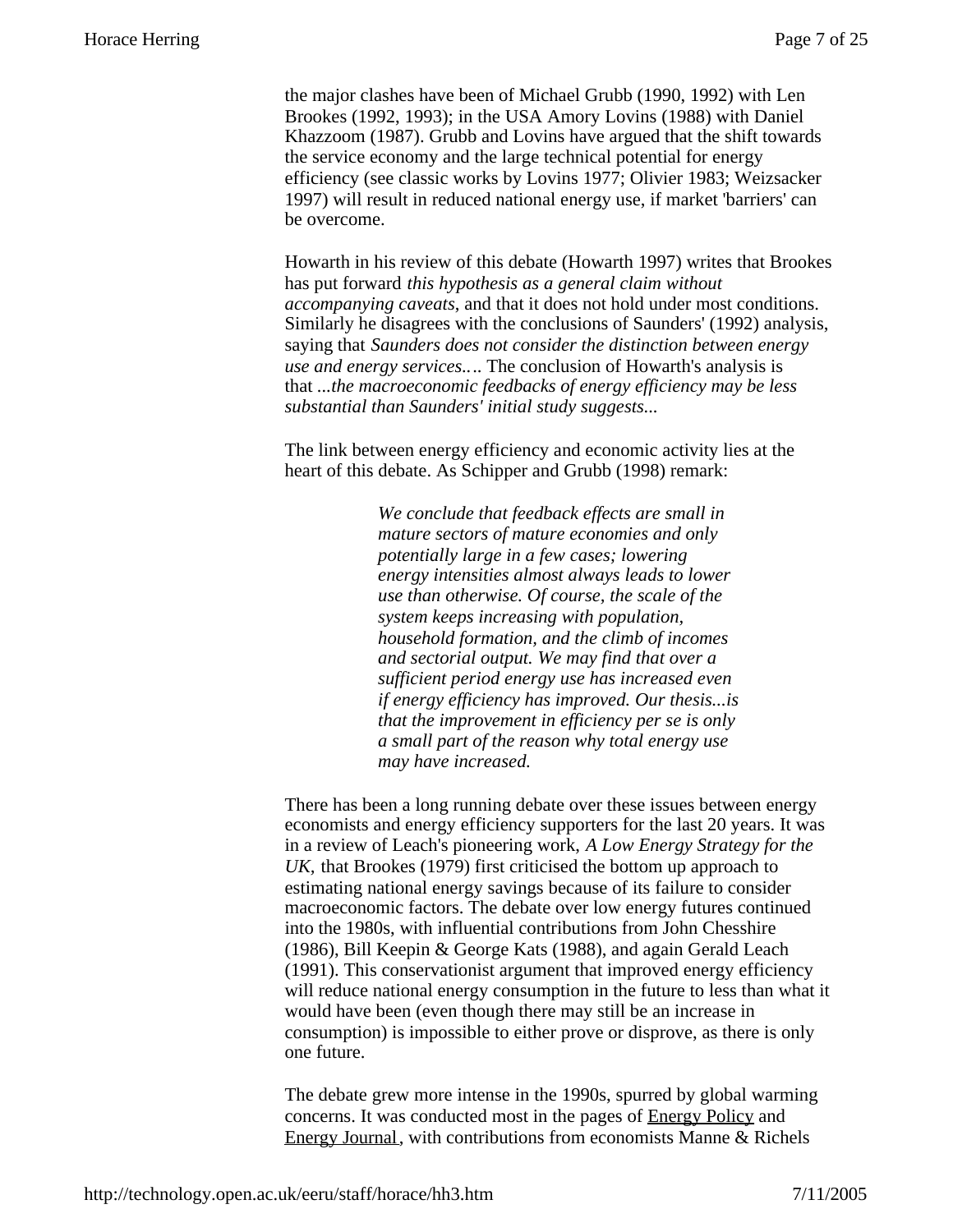(1990, 1995), Maddison (1995) and Nordhaus (1995). The debate is inconclusive because of the language gulf between economists and conservationists, although there have been attempts to seek common ground (Sioshansi 1991, 1996). However attempts by conservationists, often physicists or engineers, to justify their programmes on economic grounds, such as market failure, have lead to their defeat at the hands of economists, who obviously have superior economic knowledge.

Most economists have not bothered entering this debate, but some top ranking energy economists have dropped remarks that reveal their thinking and convictions on this issue. These include Richard Gordon, Professor of Mineral Economics and Director of the Centre for Energy and Mineral Policy Research, Pennsylvania State University, Nathan Rosenburg, Professor of Public Policy, Department of Economics, Stanford University and Robert Solow, a Nobel Laureate famous for his seminal work on growth theory.

While Gordon may be labelled a 'contrarian' in believing that economic forces and man's ingenuity will always solve any resource shortages, Solow has issued dire warnings against running out of key resources like energy.

Richard Gordon, Winner of the 1992 IAEE prize for outstanding contribution to the profession of energy economics said in a review of measures to deal with global warming (Gordon 1994, p11):

*Even more problematic is the claims made by energy conservation enthusiasts (Grubb 1990 and Grubb et al 1991) who insist that global warming can be cured almost costlessly by adopting energy-saving measures claimed to be socially profitable. The argument for conservation in any case is independent of global warming concerns and implausible. The only market failure that distorts energy use is underpricing of electricity by regulators, and deregulation is preferable to the conservation programs into which utilities were force.*

In rejecting Grubb, Gordon makes it abundantly clear that he rejects Grubb's microeconomic approach to energy efficiency as having anything to offer to understanding of the problem at the macroeconomic level.

A more considered view comes from a review by Hilliard Huntington (1992) of Grubb's book *Energy Policies and the Greenhouse Effect*. He singles out Grubb's economic assumption about saturation rates, which results in forecasts of low levels of energy demand. Huntington writes:

*While saturation of individual appliances can be expected, rapid economy-wide saturation need not occur as new energy services and energy-using appliances are constantly*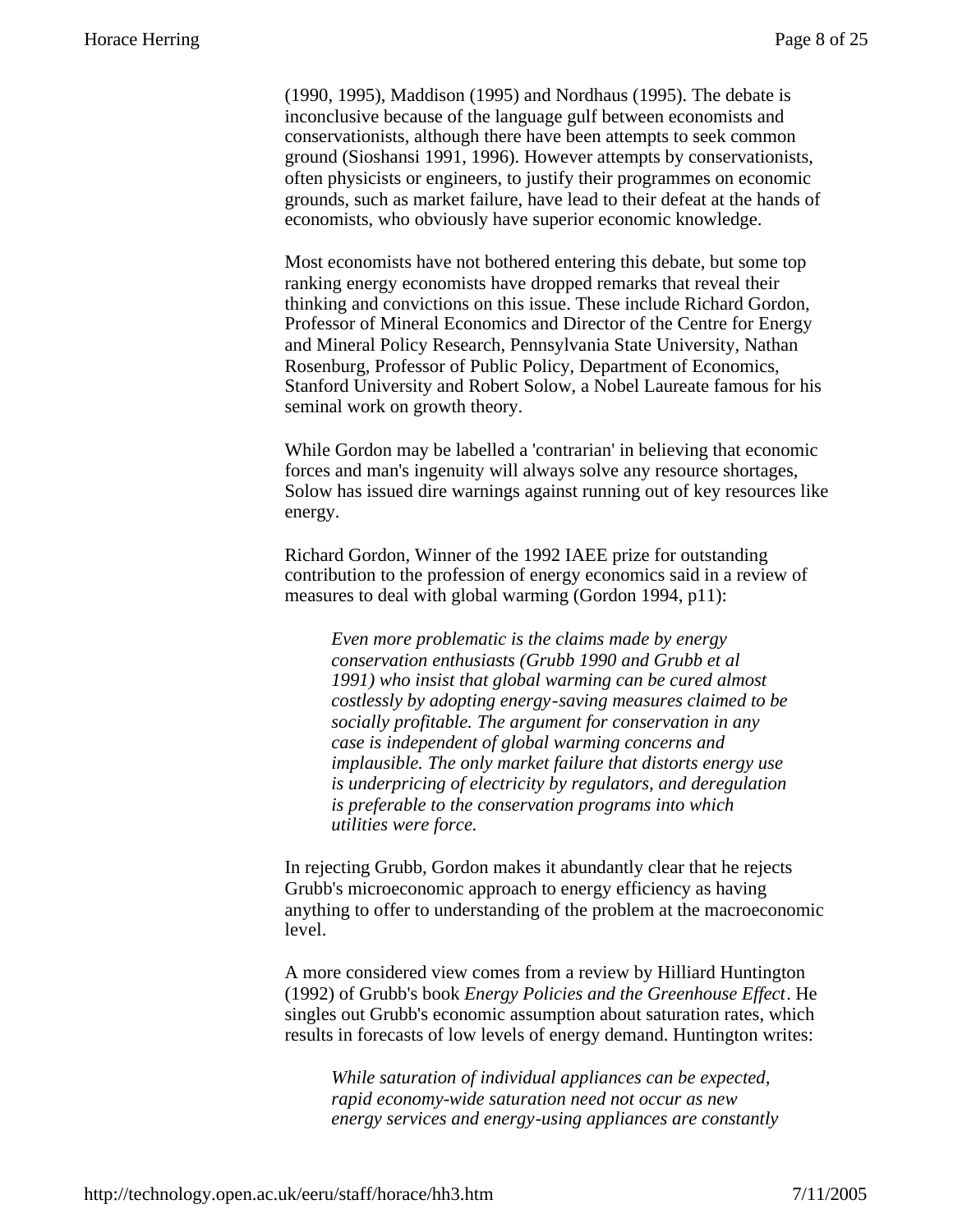*emerging. The volume offers no evidence, historical or otherwise, for its assumptions about saturation rate.*

In the USA energy efficiency advocates have lobbied for electric utilities to invest in energy efficiency - or negawatts - as a means to reduce consumption and lower consumer costs (Hirst 1992, Lovins 1996). A review of these utility programs, entitled *What Does a Negawatt Really Cost?* by Paul Joskow and Donald Marron (1992) notes that many economists have expressed considerable scepticism regarding the more optimistic estimates of the magnitude of the net savings in both electricity and total societal resources that can be achieved by these programs.

A special issue of Energy Policy, in April 1996, was devoted to reviewing the success or failure of utility energy conservation programs. It concentrated on whether utility programs can correct the claimed 'market failures' existing for energy efficiency measures. Ronald Sutherland (1996) concluded these programs had failed due to a misconception about the existence of 'market failures'. He stated that conservation programmes do not reduce market failures but instead *may exacerbate inefficiency by increasing market or regulatory failure*.

In the UK this debate surfaced at the British Institute of Energy Economists' Conference at Warwick in December 1995. At the session on energy efficiency Eric Price, a former economist with the Department of Energy, disputed all the arguments put forward to justify Government intervention. He concluded (Price 1995) that *arguments based on imperfect market structures, imperfect knowledge, and learning curve advantages of encouraging innovative energy efficiency products are no more valid in the energy sector than elsewhere*.

#### **Ecological Economic**

Not only mainstream economists, but also those working on environmental issues, accept that improving energy efficiency does not lead to reduced energy consumption. David Pearce, the leading British environmental economist, comments succinctly when he writes (Pearce 1998):

> "...*the point is that energy conservation lowers the real price of energy and thus induces an energy demand expansion...this is a combination of substitution effects (substituting cheaper energy for other things) and income effects (cheaper energy releases income which then gets spent on other energy-consuming things)."*

Two environmental economists, Mathis Wackernagel and William Rees in their wide acclaimed book *Our Ecological Footprint*, and in a journal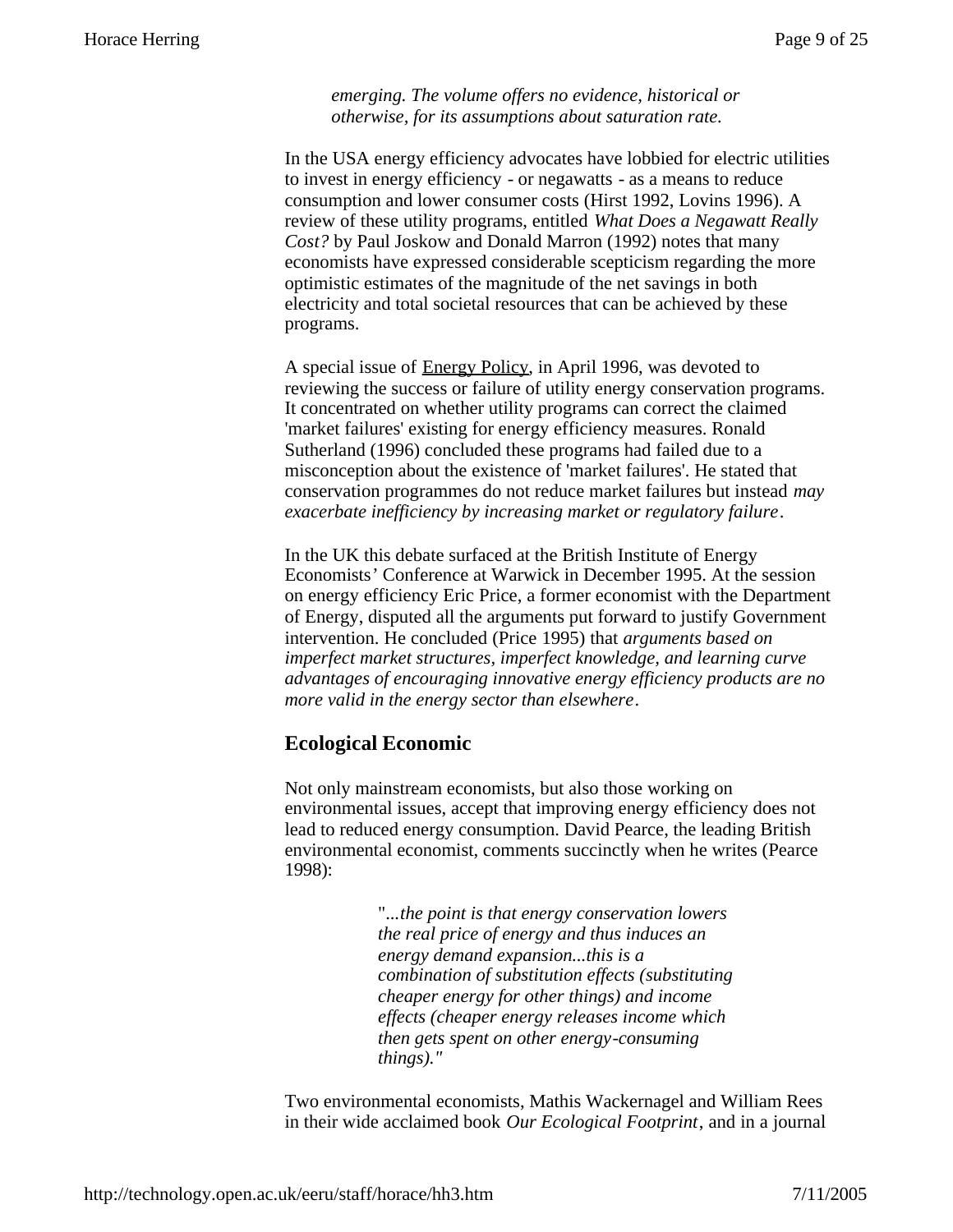article explicitly make the point that '*technological efficiency may actually lead to increased net consumption of resources*' (1997). Both in their book, in Box 4.1 entitled *Will Efficiency Gains Save Resources*?, and in their 1997 paper they extensively quote Jevons, and cite the work mentioned earlier by Saunders (1992).

Interestingly they also note that in contrast to the now current official consensus of "the gospel of global efficiency" (Sachs 1988), some leading environmental writers such *The Limits to Growth* team (Meadows et al 1972 and its follow up (Meadows et al 1992) and Lester Brown have recognised the limitations of increasing efficiency on resource use.

Lester Brown and his colleagues (1991), all well known US environmental authors, using the example of rising US gasoline consumption despite increased auto efficiency, state that '*continuing growth in material consumption...will eventually overwhelm gains from efficiency causing total resource use...to rise*'.

#### As Wackernagel and Rees conclude:

*Ironically then, it is precisely the economic gains from improved technical efficiency that increase the rate of resource throughput. Micro-economic reality demands that these efficiency gains be used to short-term economic advantage. Far from conserving natural capital or decreasing ecological footprints, this leads to higher consumption. In a globally interlinked economy, the question then becomes: Can we afford cost-saving energy efficiency*

#### **Environmental history**

B W Clapp, an economic historian, who is completely outside this debate concurs with Jevons. In his book *An Environmental History of Britain* (Clapp 1994) he writes in the section entitled 'The Demand for Energy' ...*it is a regrettable fact that efficiency is never so complete as to lessen consumption. Economists from Jevons onwards have noted with perverse satisfaction that economy cheapens, that cheapness extends the market, and that measures of conservation or economy therefore increase, or at least do not diminish*, *the consumption of energy*.

#### **Empirical Evidence**

A number of studies have been done to determine the impact of improved efficiency on energy use. In the USA a major study, for energy processes over the period 1880-1970, was done by Sam Schurr (1960, 1983, 1990). Lee Schipper and his colleagues (Schipper 1987, 1992, 1997; Howarth et al 1991, Greening 1997) have done much pioneering work on energy trends for OECD countries on a sectorial level for the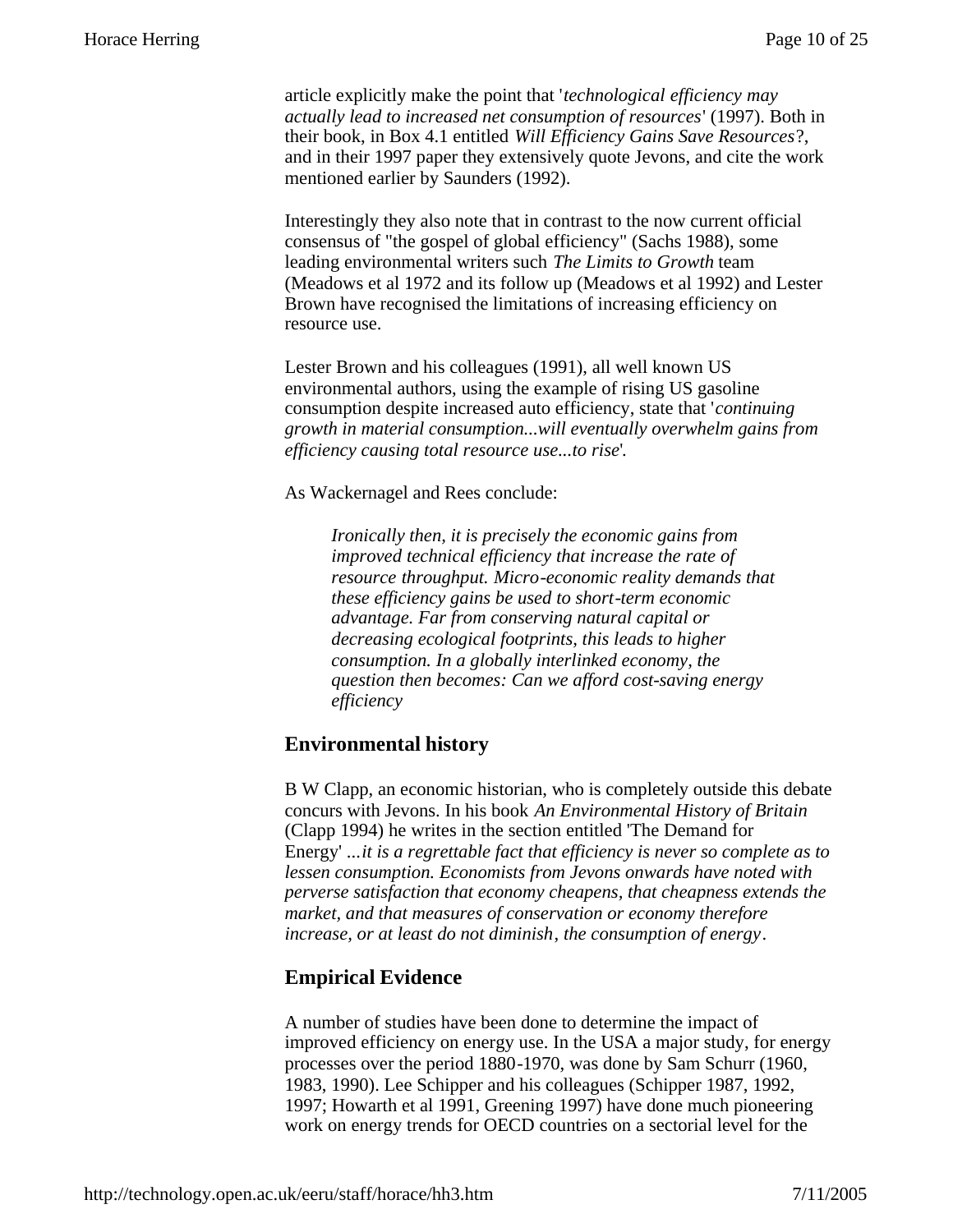period 1970-1995. However no similar work, to that done in the USA, exists (to my knowledge) for the UK.

Howarth stresses the importance of analysing historical data, and to thus determine long-term trends in energy efficiency and economic activity (Howarth 1997). He writes:

*Historical data from the Unites States for the period 1929- 1970 shed interesting light on this question. During these years, energy prices were falling gradually through time. One therefore may attribute the energy efficiency improvements that occurred during this period to technological change as opposed to price-induced substitution*

The main problem is in measuring energy efficiency (Herring 1996). Its two indicators, energy intensity (energy use per unit output) and the energy coefficient (the output elasticity of energy consumption), can give false signals. Schurr maintained that allying capital and labour inputs with new injections of energy into economic systems can increase the productivity of both capital and labour. This results in a fall in energy intensity due to a larger denominator in the shape of higher economic output. This can deliver a false message when in fact there have been no change in the efficiency of conversion of fuel to useful heat and work.

Nevertheless it is accepted that there is a steady long term trend in efficiency improvement in the economy, due to the 'vintage effect'. That is the tendency for new plant and appliances to be more efficient than those they replace. Thus it is limited by the rate of stock turnover and the rate of additions to stock, generally due to economic growth.

Schurr's empirical findings (1982) was that for the period 1920-1953 new technologies, often using electricity, not only raised the productivity of labour and capital but also improved energy productivity - that is reduced energy intensity. Energy efficiency improved at the same time as energy consumption rose and economic output increased. But total output grew at a faster rate than energy intensity declined, so total energy consumption increased. It was only in exceptional circumstances, such as the 1979 oil price hike, that energy productivity exceed multifactor productivity - which actually fell at that time due to economic recession.

Other work examining US energy data is by Bill Hogan and Dale Jorgenson (1991). They looked at time series data on energy intensity for large number of sectors and found that there is a trend of increasing energy intensity, once price effects are carefully taken out.

Schurr (1985) also found that energy efficiency increased more rapidly at times of low energy prices, and Brookes (1993) said this was because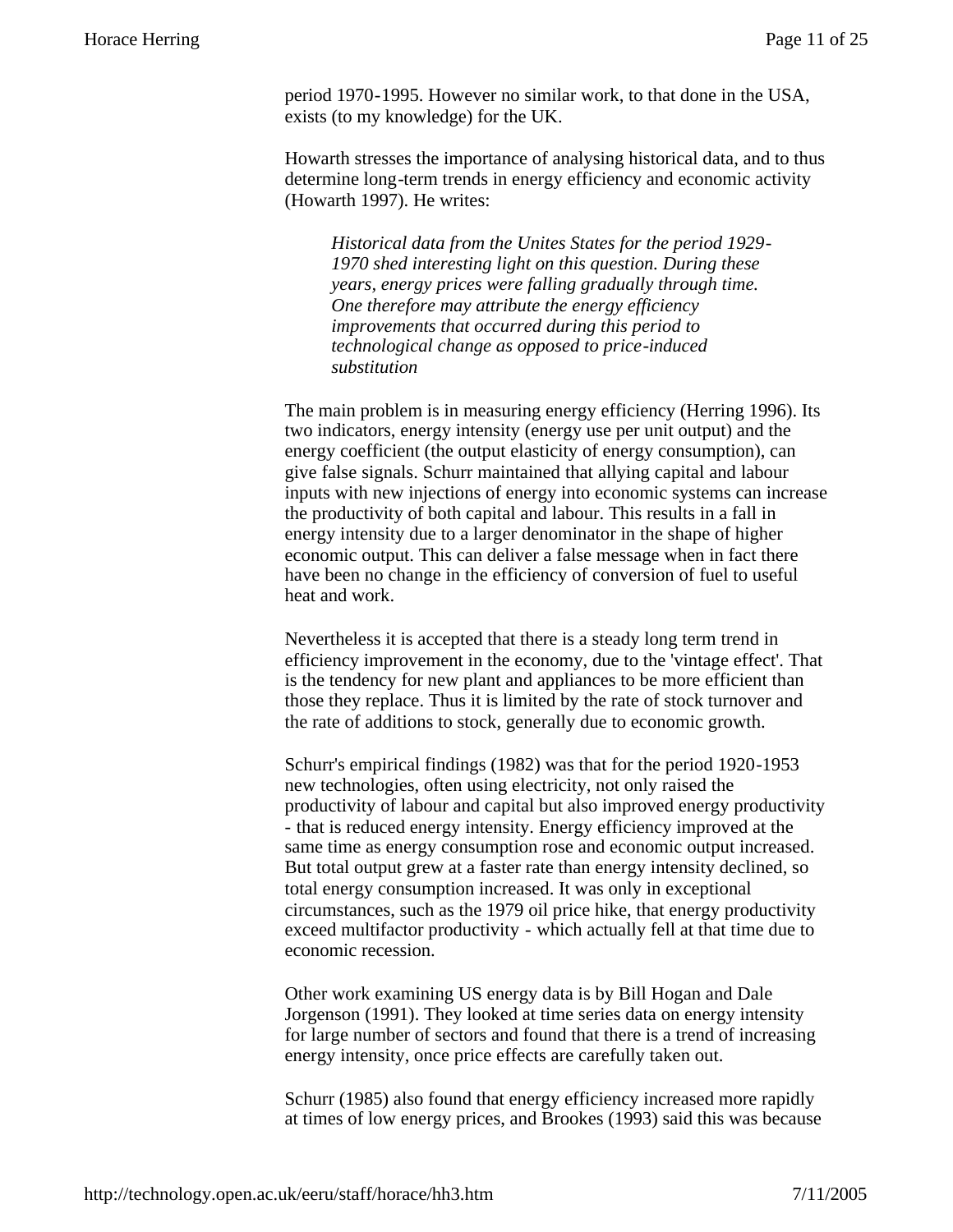technological progress of all types is likely to flourish when the availability of an important resource like energy is high enough (and price is thus low) to stimulate economic growth.

Howarth, however is sceptical. Commenting on the US data for 1929- 1970 he writes (1997):

 *To accept the Khazzoom-Brookes hypothesis as an empirical generalisation, one must therefore assert that improvements in energy efficiency were responsible for a full 29% of the increase in gross national product that occurred during this period. Claims of this sort, however seem palpably implausible*

#### **Biophysical economics**

Another approach to analysing historic changes in energy intensity is by Robert Kaufman, a biophysical economist writing in the journal Ecological Economics (1992). He argues that the system boundaries used by neoclassical economists cannot be used to translate energy saved at the microlevel to energy saved at the macrolevel. He concludes "*substitution and technical change have had relatively little effect on the amount of energy used to produce a unit of real GDP in France, Germany, Japan and the UK during the post war period. Instead, most of the changes are associated with shifts in the types of energies used and the types of goods and services consumed and produced*".

Kaufman warns that "...*the link between economic activity and energy use is stronger than believed by most neoclassical economists, and attempts to reduce the environmental impacts of energy production and consumption will be more expensive than is commonly assumed*".

#### **Energy Analysts**

Energy analysts, who had previously ignored the macroeconomic effects of energy efficiency policies are now beginning to consider them. This is in contrast to the long and acrimonious debate about the extent of microeconomic effects - the consumer "rebound" effect - notably between Amory Lovins and Daniel Khazzoom in the pages of The Energy Journal.

Lovins (1988) has maintained that the 'rebound' or 'takeback' effect by consumers, of energy efficiency gains is minimal, whereas Khazzoom (1987, 1989) argues his analysis is completely mistaken, as it does not take into account macroeconomic responses to implicit changes in energy price caused by efficiency improvements.

Lee Schipper and his colleagues have conducted a major study on the energy intensities and the development of energy indicators for OECD countries, which was published in a special issue of Energy Policy. He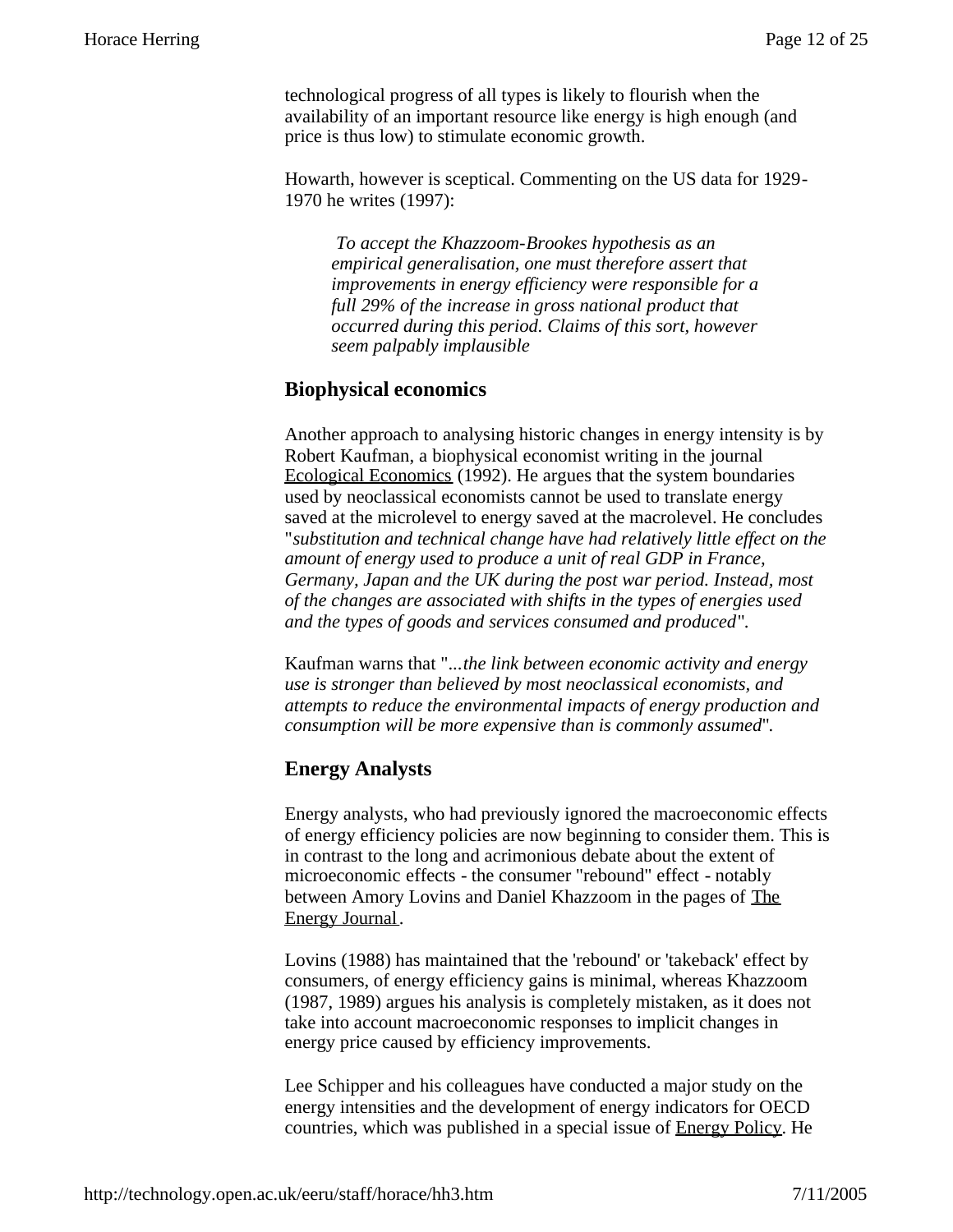states that much of the change in each energy intensity is related to changes in efficiency, once structural effects are eliminated (Schipper & Haas 1997). While acknowledging that energy intensities have significantly declined since 1970 he concludes that '..*.current emissions targets, expressed as a return to the 1990 level of emissions for most countries, will be hard to meet unless the rate of intensity decline approaches that of the early 1980s, which is unlikely*' (Schipper et al 1997, p671).

His colleague William Golove and he, conclude that this is because changes in the levels of economic activities have tended, all other factors being equal, to increase emissions, whereas declines in energy intensity and shifts in fuel mix have tended to restrain emissions (Golove & Schipper 1997, p803).

The role of the 'rebound effect' is acknowledged by two energy analysts, Lorna Greening and David Greene (1998), colleagues of Lee Schipper. They state in the abstract of as yet unpublished paper:

*...gains in the efficiency of energy consumption will result in the effective reduction in the per unit price of energy consumption for both firms and consumers. As a result, consumption of energy should increase, partially offsetting the impact of the efficiency gains on fuel use*

However after looking at extensive evidence on the microlevel and highly uncertain evidence at the macrolevel, they conclude (p44) that:

*"...most or all of any reductions in energy use or carbon emissions are not lost to changes in behaviour. This leads us to the conclusion that the rebound is not high enough to mitigate the importance of energy efficiency as a way of reducing carbon emissions. However, climate policies that rely only on energy efficiency technologies may need reinforcement by market instruments such as fuel taxes and other incentive mechanisms. Without such mechanisms, a significant portion of the technological achievable carbon and energy savings could be lost to the rebound".*

## **3. British Policy Debate**

There was a heated debate in the 1980s about the role of energy efficiency in national energy policy, firstly as a means of ensuring national energy security in times of high oil prices, and more recently as a means to combat global warming.

In the early 1980s Andrew Warren from the lobby groups ACE, argued that energy efficiency was the 'fifth fuel', but this concept was denounced by Nigel Lawson when Secretary for Energy. At the 1982 BIEE/IAEE Conference he said (Tempest 1983):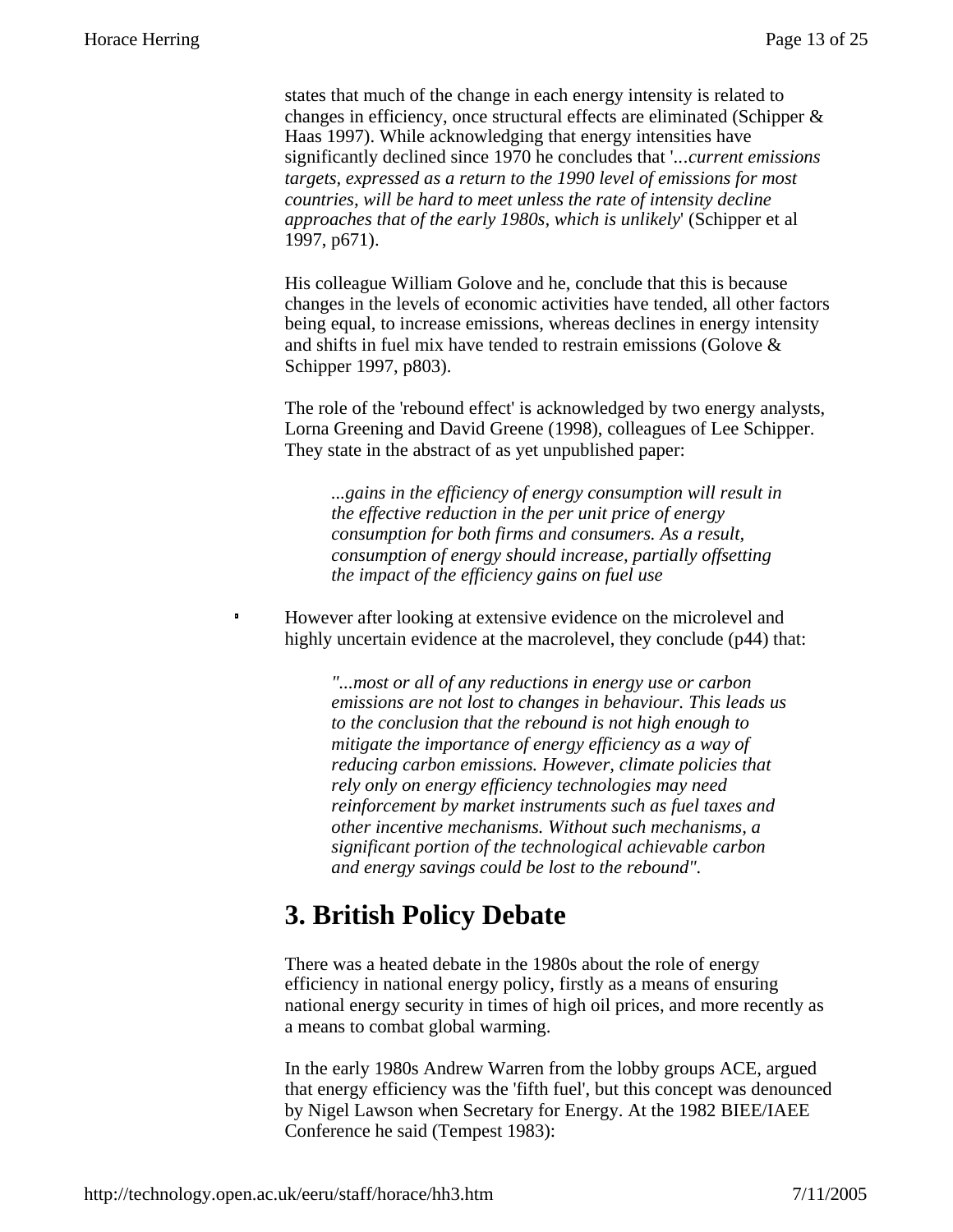*"There is a tendency to talk of conservation as an alternative to supply. But this is misleading. Conservation is in no sense a source of energy. Rather it is a lever on demand - a way for the consumer to cut his costs."*

When global warming became a political issue after 1988, economists like David Pearce argued for a cost-benefit approach. He and his colleague David Barbier, called for estimates to be made of the damage caused by global warming and for it to be offset by higher fuel prices through a carbon tax and tradeable permits (Barbier & Pearce 1990).

#### **Regulatory Policies**

Regulatory policies have been based on a mix of classical economic theory on externalities (use of taxes) adjusted to pragmatic solutions (tradeable permits). Pigou, a pioneer of welfare economics, argued that externalities should be internalised by taxes where the relevant activity caused external (e.g. environmental) damage and by subsidies when an external benefit was conferred (e.g. when public transport relieves road congestion).

Policy makers have relied on a variety of pragmatic solutions: banning or regulating practices that have adverse external implications (e.g. smoke control policies), establishing property rights and suing where appropriate, and use of market instruments, like taxes and tradeable permits.

#### **Government Policy**

The Third Conference of the Parties to the UN Framework Convention on Climate Change met in Kyoto, Japan, on 1-12 December

1997. This Kyoto Conference was the latest in a series of international conferences at which national governments put forward policies to reduce national emissions of greenhouse gases, mainly carbon dioxide (CO2).

The UK Government has a target of a 20% reduction, below 1990 levels, in CO2 emissions by 2010 and has put forward a policy of promoting the efficiency use of energy in order to lower energy use and hence reduce CO2 emissions. However the Government has no plans to introduce energy taxation, except to increase duty of road fuels above the rate of inflation.

The impact of deregulation of the domestic gas and electricity market is likely to reduce energy prices, as it has done in the deregulated industrial and commercial markets. Thus government efforts to promote energy efficiency will take place against a background of falling energy prices. Current UK policy on increasing energy efficiency is likely to be ineffective, and could possibly be counter productive as it would lead to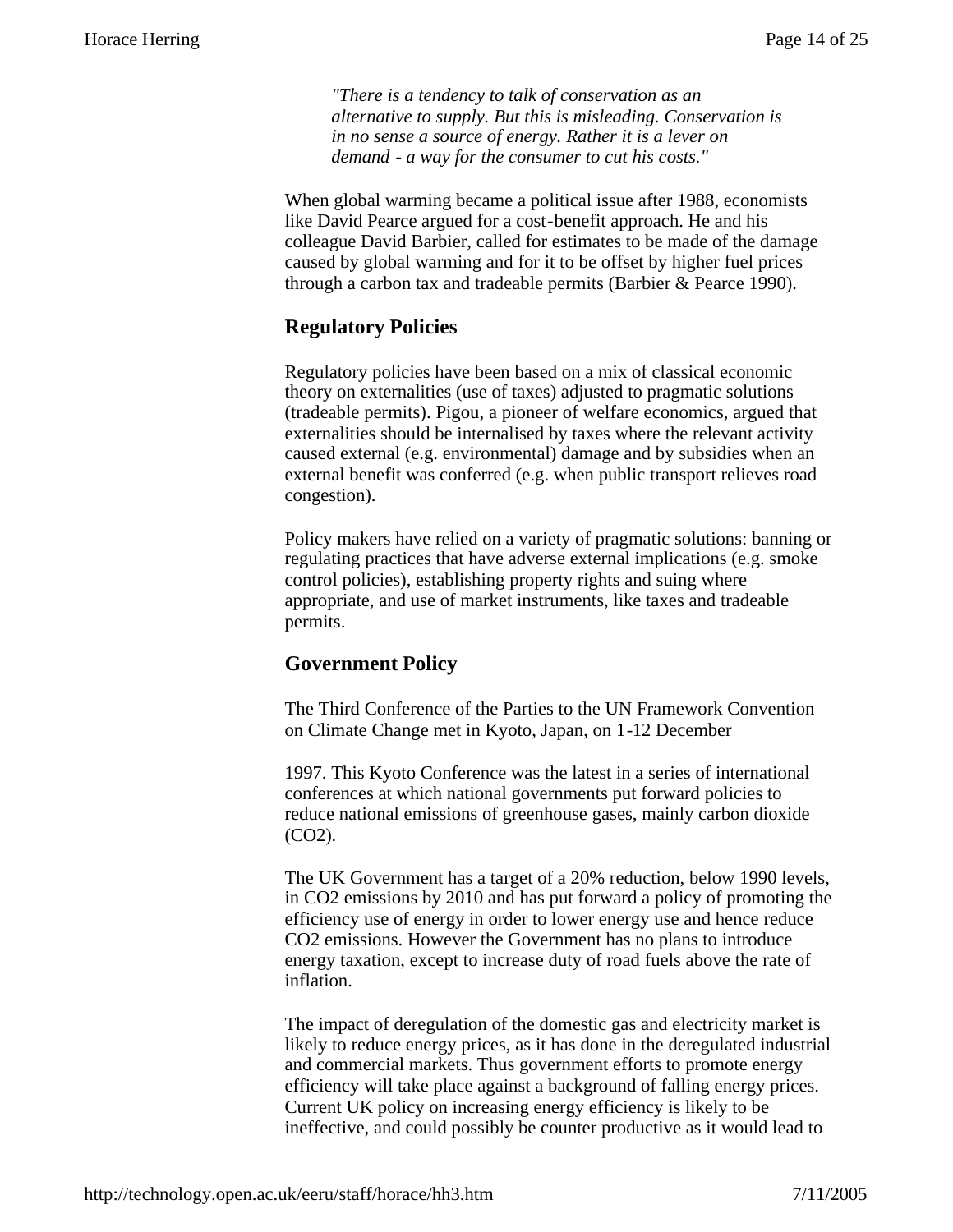greater energy use, and hence more emissions.

## **4. Can we afford cost-saving energy efficiency?**

This is the question posed by the ecological economists Mathias Wackernagel and William Rees. They write (1997):

"*The answer is 'yes' only if efficiency gains are taxed away or otherwise removed from further economic circulation. Preferably they should be captured for reinvestment in natural capital rehabilitation."*

In other words they propose an environmental tax, which they extend to all resource use (see below).

#### **Natural capital rehabilitation**

There has been much work done by ecological economists on investing in natural capital as a prerequisite to 'sustainable development' (Jansson et al 1994). Wackernagel and Rees have played a leading part in this work with their development of the 'Ecological Footprint' method of estimating the natural capital requirements of a sustainable economy. They do not give much detail on policies to achieve natural capital rehabilitation, except to say in their paper (1997).

*"This can only be achieved in the relatively short term through the institution of resource depletion taxes, marketable resource quotas, and other elements of ecological tax reform (including reductions in income taxes and other penalties on labour)."*

Robert Costanza and Herman Daly give some details of a natural capital depletion tax (1992). They believe that technological progress for sustainable development should be efficiency-increasing rather than throughput-increasing. Furthermore there should be high resource taxes, especially on non renewable energy sources, to stimulate this efficiency shift with the proceeds invested in renewable projects. As they comment such a resource tax would keep both energy efficiency enthusiasts and resource pessimists happy:

*"Technological optimists who believe that efficiency can increase by a factor of ten should welcome this policy which raises natural resources prices considerably and would powerfully encourage just those technological advances in which they have so much faith. Sceptics who lack that technological faith will nevertheless be happy to see the*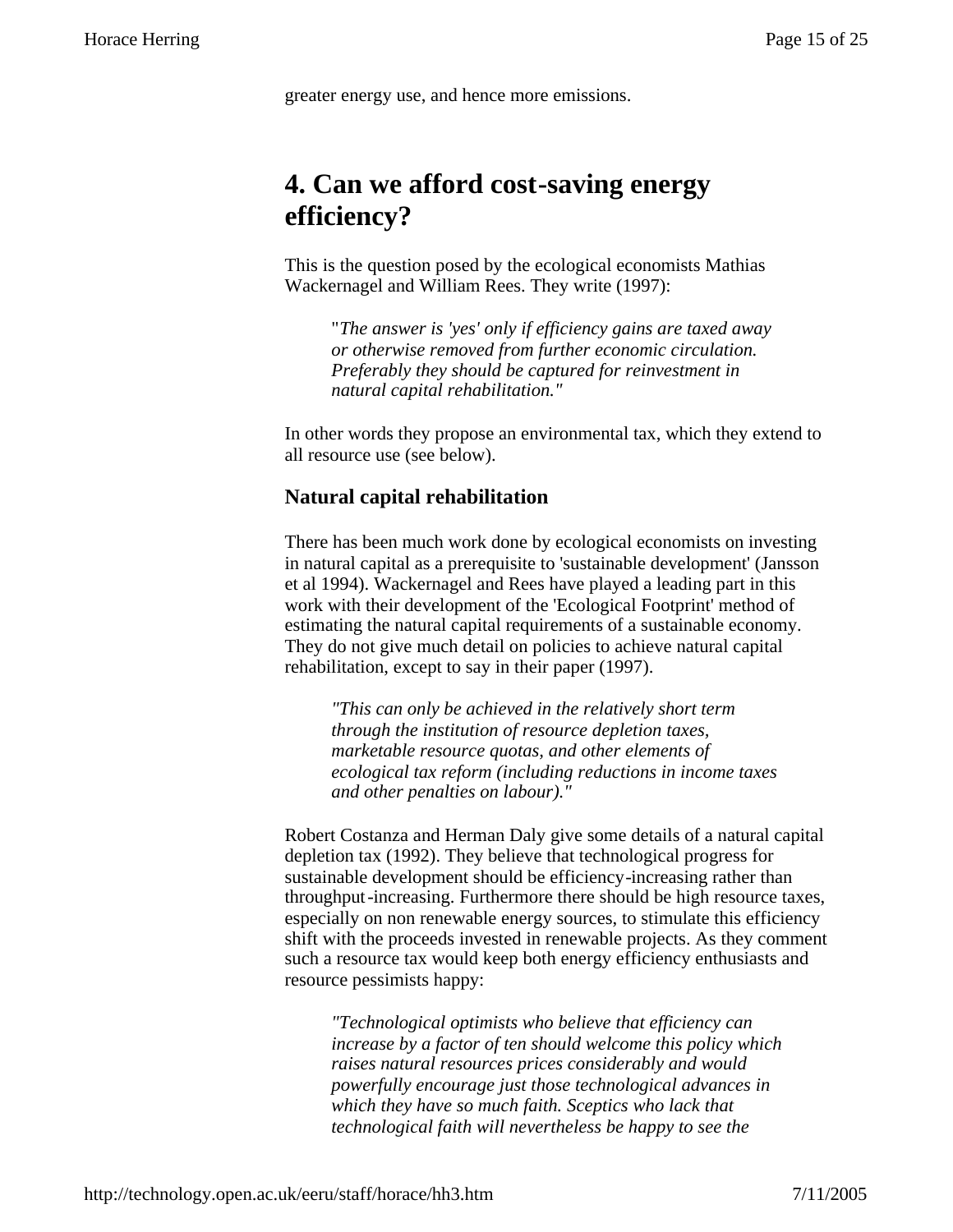*throughput limited since that is their main imperative in order to conserve resources for the future. The sceptics are protected against their worst fears; the optimists are encouraged to pursue their fondest dreams."*

Costanza and Daly are under no illusions of the political feasibility of this taxation policy. They conclude that it "...*represents a major shift in the way we view our relationship to natural capital and would have major social, economic, and political implications. But these implications are just the ones we need to expose and face squarely if we hope to achieve sustainability*".

Some classical economists however disagree with this approach on conservation of resources. They argue that the best legacy one can bequeath to the next generation is a high level of real output per capita, and voluntarily foregoing opportunities to that end for mistaken altruistic reasons may be doing a disservice to the next generation. Anthony Scott (1973), in his book *Natural Resources - the Economic of Conservation*, commented:

*"It is ridiculous to say then that conservation is a movement that has the welfare of the future particularly in mind: conservation will not necessarily increase the future inheritance but simply change its composition from capital goods to natural goods."*

The choice of whether to bequeath natural or (man-made) capital goods to future generations lies at the heart of the debate on 'sustainability', and 'soft' (light green) versus 'hard' (deep green) approaches to achieving it.

## **5. Conclusions**

Many economists of all persuasions, whether pro environmentalist or otherwise, seem united in their conviction that improving energy efficiency through technological means, could by lowering the implicit price, result in increased, not decreased, energy use, an effect called the Khazzoom-Brookes postulate (or hypothesis). This conviction is the result of over a century - since Jevons in the 1860s - of theoretical discussion on resource use, and empirical evidence from historic analysis of energy use in economies.

At the microlevel, energy efficiency improvements do result in reduced energy consumption, though there is often a 'take back' of some of the savings, a process termed the 'rebound effect'. For instance, when insulation levels are improved in low income households, some of the energy savings (due to the higher insulation levels) are taken back in the form of higher comfort levels.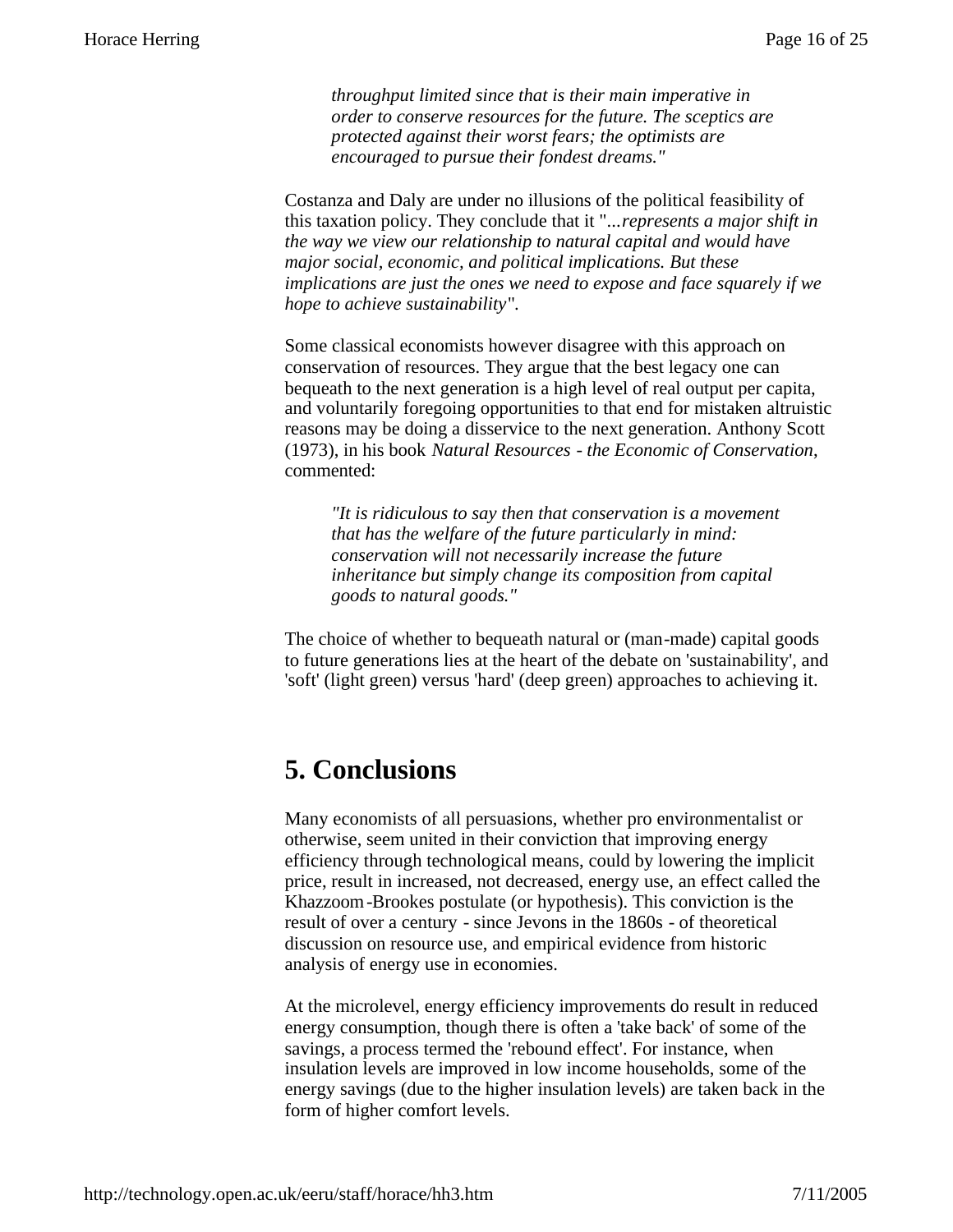However simply aggregating identifiable savings at the microlevel - even after taking account of the rebound - fails to take into account many macroeconomic factors. For example there is the effect of new consumers previously priced out of particular energy services before they were made cheaper by higher energy efficiency. Overall, macroeconomic analysis leads to the conclusion that even if the economy is made more energy efficient the eventual outcome is for it to use more energy.

A dissenting voice is that of Richard Howarth. He questions both the conceptual underpinnings and the empirical evidence for this effect. According to his model *improved energy efficiency cannot give rise to increased energy use* except under implausible assumptions (Howarth 1997). His model (using a Leontieff formulation rather than a Cobb-Douglas function for the energy service sector) and hence his conclusions, will no doubt will be challenged by other economists.

To resolve this issue is no easy task. Howarth (1997) comments:

*Sorting out the empirical dimensions of the Khazzoom-Brookes hypothesis...would require detailed models that merge engineering approaches to energy efficiency, microengineering studies of the demand for energy services, and macroeconomic models of savings and investments. The construction of such models is an ambitious task...*

Perhaps the KB hypothesis should be analysed more as history than as economics. Richard Howarth again (1998) makes some very pertinent comments, which may pave the way for future research paths, when he remarks:

*...the Khazzoom-Brookes hypothesis is most credibly grounded on the story of the steam engine, coal and the Industrial Revolution. In important respects economic history, evolutionary economics, and institutional economics shed more light on this issue than neoclassical growth theory. One can specify growth models that account for the stylised facts surrounding this development, but in a sense the event marked a type of structural change in technologies, lifestyles, and social institutions that transformed economic relationships rather than fostering smooth change in a continuous model.*

#### **Economic policies**

This paper presents arguments that energy is only one factor of production. Thus there are no economic grounds for favouring energy productivity over labour or capital productivity. There are a number of ways to reduce consumption of fuels likely to cause long term environmental damage, if that is our goal. We could ban or regulate use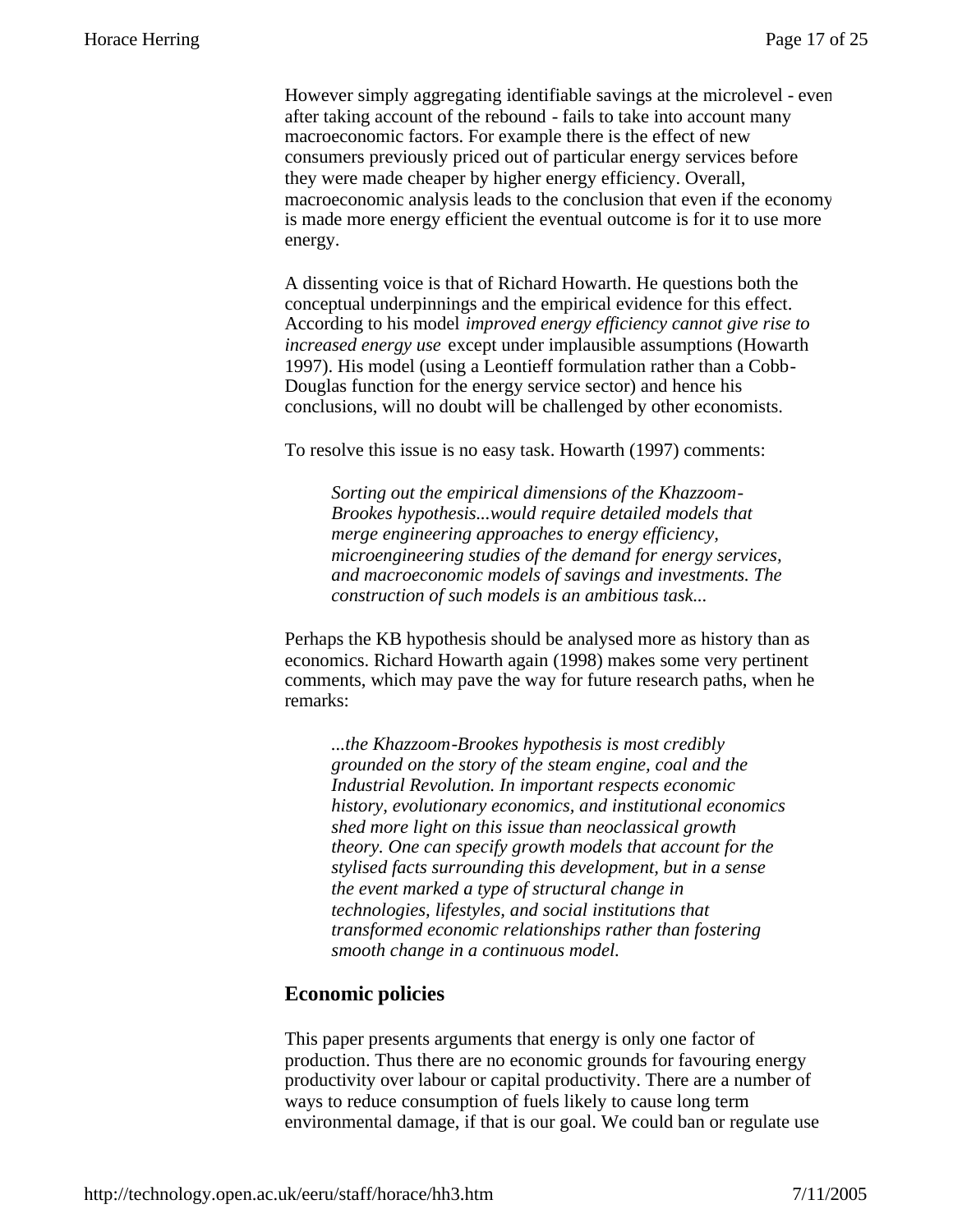of forms of energy we find objectionable, like high sulphur, coal or orimulsion. We could ration some types of fuel either directly or through the use of tradeable permits - as is proposed for achieving greenhouse gas reduction targets between nations. Or we could impose fuel or carbon taxes.

A problem with environmental taxes, as a means of directly reducing environmental damage, is that they require the taxing authority to estimate the damage associated with energy use and incorporate it in the price. This is a near impossible task that leads in practice to a purely arbitrary level for the tax. Also for goods where the energy demand is inelastic, such as in domestic electrical appliances, the tax has to be continually raised to have any lasting effect. However taxes are very effective at raising revenue which can then be used to compensate for adverse effects.

However most governments are reluctant to introduce such taxes, for fear of political unpopularity and damaging national competitiveness. Instead there are plans in many countries to deregulate national fuel industries and bring about more competitive markets, which are likely to result in lower energy prices, and greater energy consumption.

The reluctance of governments, including our own, to introduce politically unpopular measures, such as energy or carbon taxes, to reduce national energy consumption has led them to emphasise a policy of energy efficiency. This has so far been through voluntary means - such as labelling, voluntary standards and best practice schemes - but it could include compulsory policies, such as regulation and subsidies, to alter consumer behaviour. However this paper has argued that the result of such compulsory policies could not only be an increase in energy consumption but also possibly higher economic growth (depending on the soundness of the energy efficiency measures).

Brookes (1992) argued that the best response Governments can make to a situation of energy constraint, is to allow consumer freedom to respond:

*It is only at the level of individual consumers - including intermediate consumers producing energy-dependent goods and services - that valid decisions can be taken on how best to reallocate resources following a constraint imposed to serve an environmental end. The constraint might take the form of a physical limit on the use of carboniferous fuels or a tax on them....it would then be up to individual consumers to re-optimise their affairs subject to the new constraint and any other they were experiencing. They might well decide that the best response would be one in which compensating savings were made in unit costs of labour and capital perhaps by raising the productivity of those factors.*

Schipper and Grubb (1998) think that the emphasis given to energy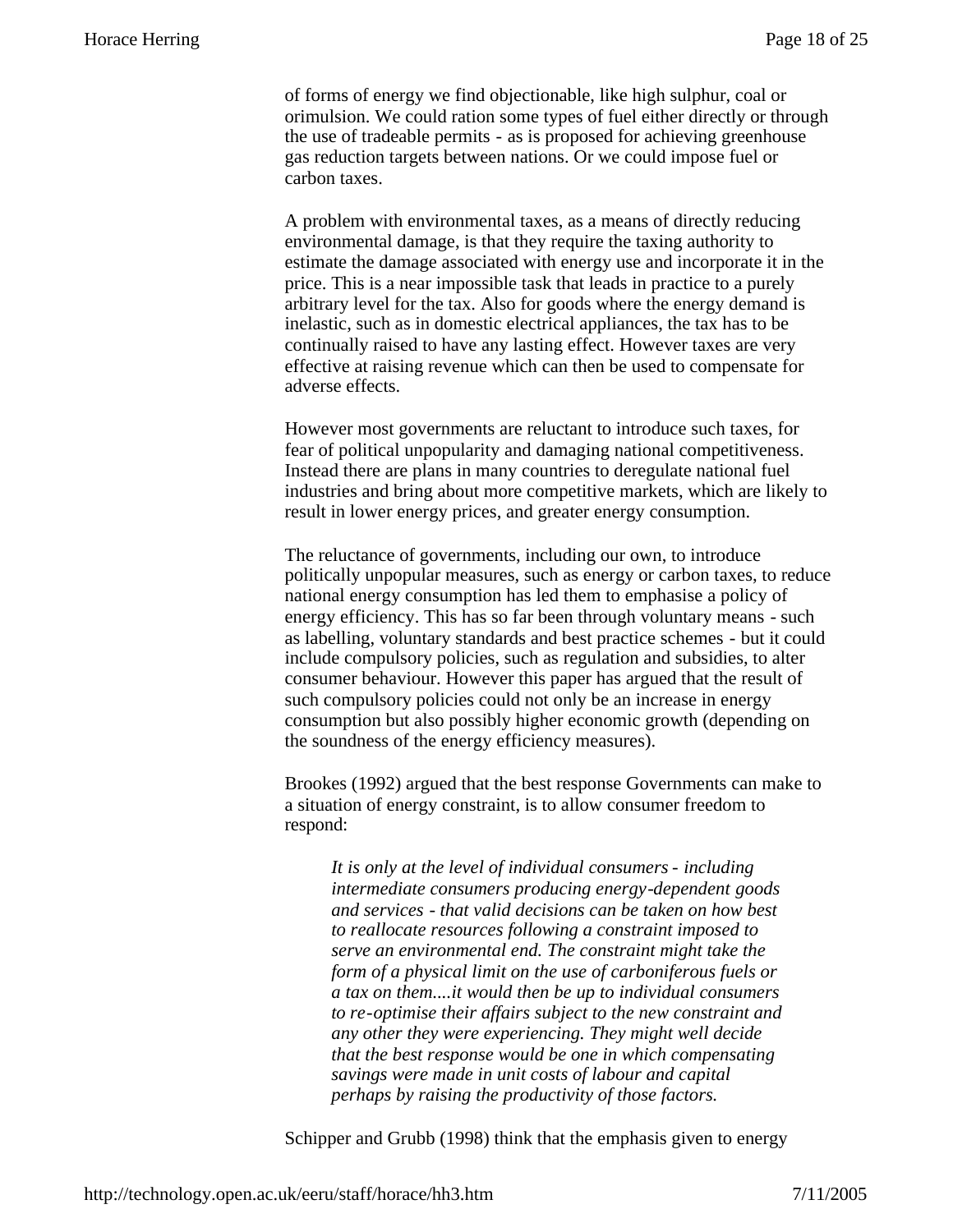efficiency policies may be mistaken. They conclude:

*More generally, our observations, suggest that the whole rebound debate may have overestimated the importance of energy in determining the mix of human and economic activities in an economy...*

*If energy and climate matters, it seems better to internalise our concerns, however difficult they are to express as prices, in carbon and other green taxes.....*

#### **An alternative approach**

The British government is committed to 'sustainable development'. Ecological economists have for some years been working on this approach, and have identified the requirement for the maintenance of natural capital. This could be done through resource depletion taxes with the proceeds invested in natural capital rehabilitation.

This could tie in with measures to combat global warming, such as investment in carbon sinks - such as forests - and in non-fossil fuel energy sources - such as renewable energy sources and nuclear power. Carbon taxes could be recycled into natural capital investments and non fossil sources.

#### **Role for energy efficiency**

Many economists have argued that there are no economic grounds for favouring energy productivity over labour or capital productivity. Consumers may not make the optimal investment choices due to ignorance or miscalculation, or due to regulatory or institutional obstacles. Here the government, in its role as promoter of economic efficiency, has a role to provide information and to remove market barriers, so consumers can best allocate their resources. They can also legitimately foster technical progress, in the absence of private sector funding, by running national research institutes or funding University research.

Thus energy efficiency becomes a matter for the Department of Trade  $\&$ Industry, concerned with economic growth, rather than the Department of Environment (now DETR), concerned with environmental protection. Government can also promote energy efficiency on non-economic grounds, such as social welfare, by providing measures to improve the heating comfort of the poor and the elderly.

Utilities, like any other business, will invest in energy efficiency to the extent that it optimises its resources. The UK electricity industry has a long tradition of investing in its own internal energy efficiency, such that the combined efficiency of generation, transmission and distribution has increased 10 fold this century. The UK Government is also supporting,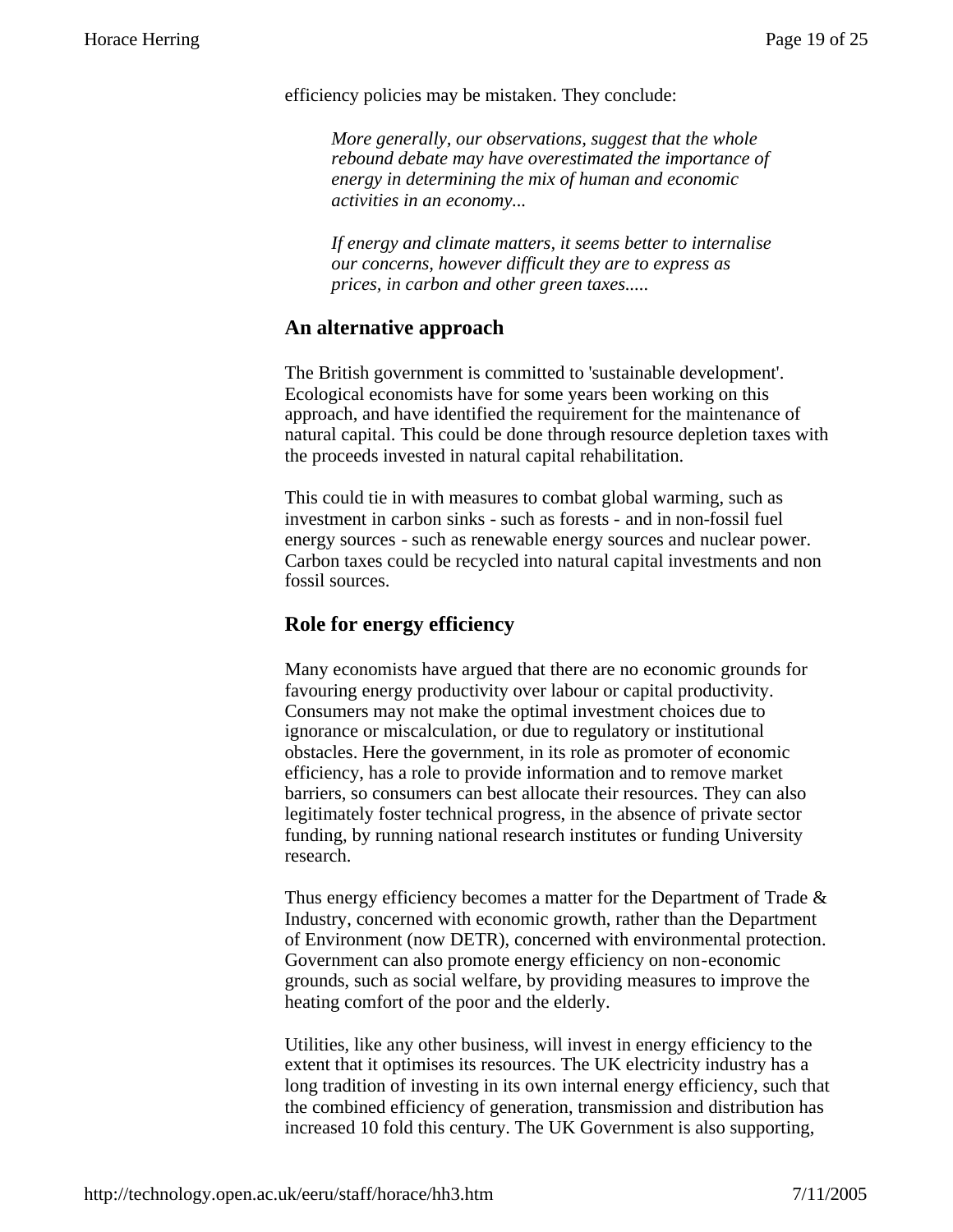through its aid programme, modernisation of overseas utilities through efficiency investments to reduce losses.

#### **A Personal View**

The question I posed in the Introduction 'does the promotion of energy efficiency (at the microlevel) reduce energy consumption (at the macrolevel)'?, is like most economic questions, impossible to prove either way. Economists are divided over whether this is true on theoretical grounds, and in their interpretation of the historic data.

However the blanket statement, such as adopted by many environmentalists and the UK Government, that a policy of improving national energy efficiency will lead to lower national energy consumption is too simplistic and likely to prove false. A more feasible way to cut energy consumption is through energy taxes and regulation, but these involve economic costs to society. Cost-effective improvements in energy efficiency may, however, improve our economy such that we can easier afford the shift to less carbon intensive fuels, such as gas, renewables or nuclear.

Regretfully I have to end with the lame lament that 'more research is needed'. Governments should, in the meanwhile, continue to promote energy efficiency on both economic and social welfare grounds. For high levels of energy efficiency are an essential part of a dynamic productive economy with a high 'quality of life'. Low economic productivity and energy inefficiency go hand-in-hand with a low 'quality of life' as the former Soviet Union demonstrates. Encouraging efficiency, in all factors of production, will result in a higher 'quality of life' and enable us to fund the transition to 'sustainable development'.

#### **REFERENCES**

Barbier, Edward & David Pearce, 1990, *Thinking economically about climate change*, Energy Policy, Vol.18, No.1, pp11-18.

Brookes, Len, 1979, *A Low Energy Strategy for the UK* by G Leach et al: a Review and Reply, Atom, No.269, March, pp3-8.

Brookes, Len, 1990, *Energy Efficiency and Economic Fallacies*, Energy Policy, Vol.18, No.2, pp199-201.

Brookes, Len, 1992, *Energy Efficiency and Economic Fallacies - A Reply*, Energy Policy, Vol.20, No.5, pp390-392.

Brookes, Len, 1993, *Energy Efficiency Fallacies - The Debate Concluded,* Energy Policy, Vol.21, No.4, pp346-347.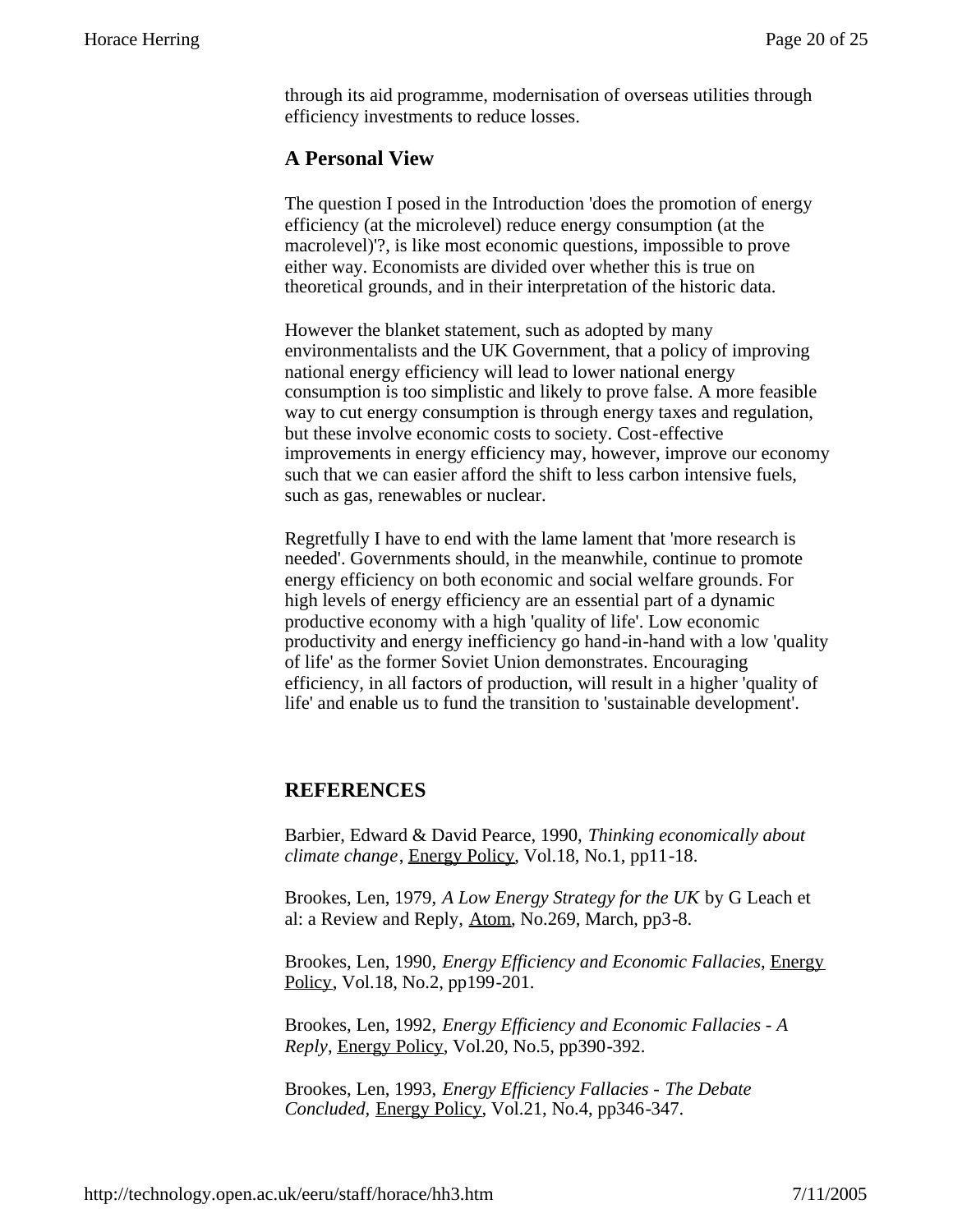Brookes, Len, 1998, Personal communication.

Brown, Lester, S Postel & C Flavin, 1991, *From Growth to Sustainable Development*. In R Goodland, H Daly and S El Serafy, eds, Population, Technology and Lifestyle: The Transition to Sustainability, New York: Island Press.

Chesshire, John, 1986, *An Energy-Efficient Future - A Strategy for the UK*, Energy Policy, Vol.14, No.5, pp395-412.

Clapp, B W, 1994, *An Environmental History of Britain*, Longman.

Constanza R & H Daly, 1992, *Natural capital and sustainable development*, 1992, Conservation Biology, Vol.6, p37-46.

Golove, W H & Lee Schipper, 1997, *Restraining carbon emissions: measuring energy use and efficiency in the USA*, Energy Policy, Vol.25, No.7-9, pp803-12.

Gordon, Richard, 1994, *Energy Exhaustion, Environmentalism and Etatism*, Energy Journal, Vol.15, No.1, pp1-16.

Greening, Lorna & David Greene, 1998, *Energy Use, Technical Efficiency, and the Rebound Effect: A Review of the Literature*, Hagler Bailly Services, Colorado, USA. Final Report January 1998.

Greening, Lorna, WB Davis, Lee Schipper & M Khrushch, 1997, *Comparison of six decomposition methods: Application to aggregate energy intensity for manufacturing in 10 OECD countries*, Energy Economics, Vol.19, No.3, pp375-390.

Grubb, Michael, 1990, *Energy Efficiency and Economic Fallacies - A Reply*, Energy Policy, Vol.18, No.8, pp783-785.

Grubb, Michael, 1992, *Reply to Brookes*, Energy Policy, Vol.20, No.5, pp392-393.

Herring, Horace, *Is Energy Efficiency Good for the Environment: some conflicts and confusions*, in G. MacKerron & P. Pearson, editors, "The UK Energy Experience: A Model or a Warning", Imperial College Press, 1996, pp327-338.

Hirst, Eric, 1992, *Price and Cost Impacts of Utility DSM Programs*, Energy Journal, Vol.13, No.4, pp75-90.

Hogan, William & Dale Jorgenson, 1991, Productivity Trends and the Cost of Reducing CO2 Emissions, The Energy Journal, Vol.12, No.1, pp67-85

Howarth, Richard, 1997, Energy Efficiency and Economic Growth,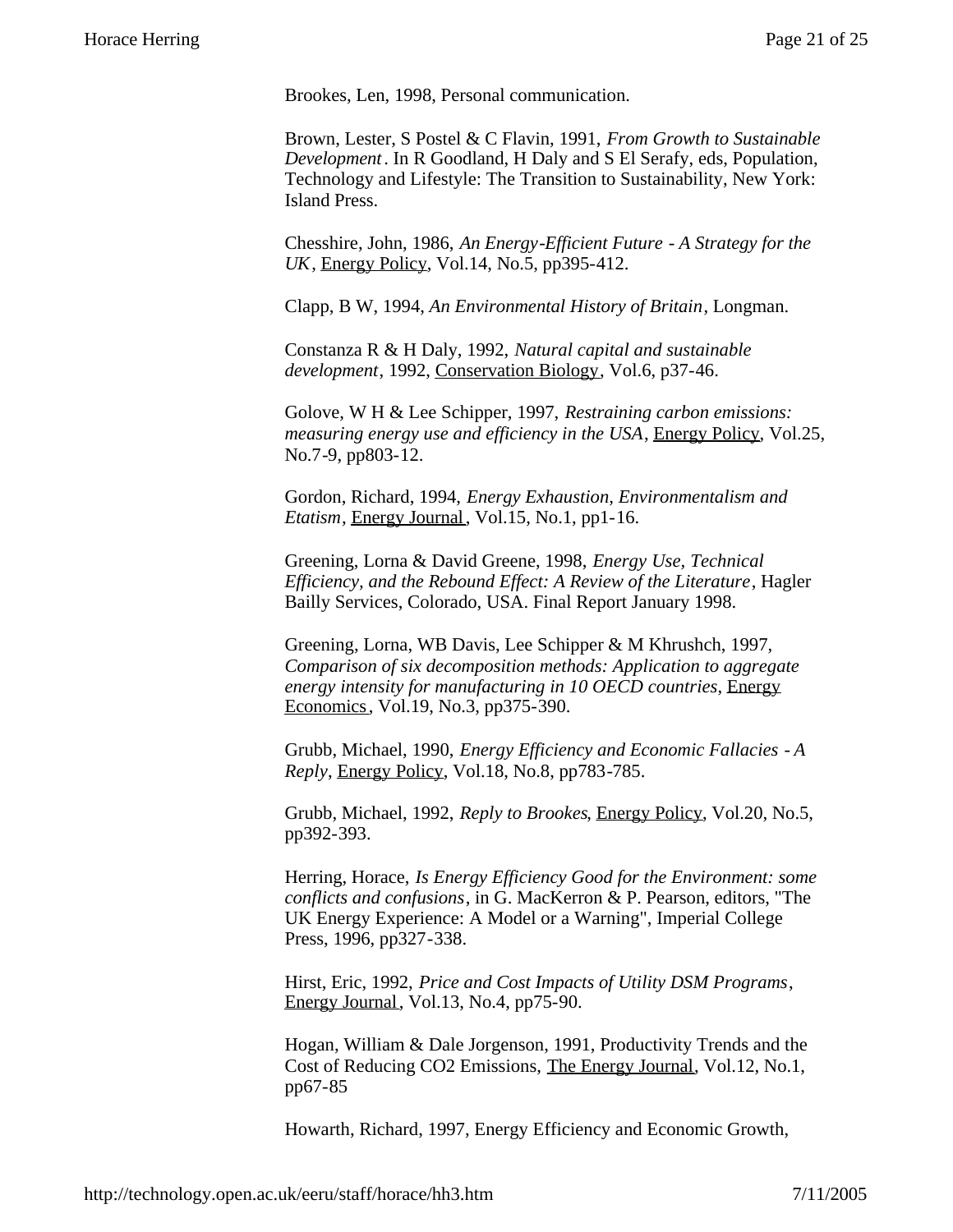Contemporary Economic Policy, Vol.XV, Oct 1997, pp1-9.

Howarth, Richard, 1998, Personal communication.

Howarth, RB, Lee Schipper, PA Duerr & Strom, 1991, *Manufacturing Energy Use in 8 OECD Countries - Decomposing the Impacts of Changes in Output, Industry Structure and Energy Intensity*, Energy Economics, Vol.13, No.2, pp135-142.

Huntington, Hilliard, 1992, *Review of Grubb et al, Energy Policies and the Greenhouse Effect*, Energy Journal, Vol.13, No.4, pp220-224.

Inhaber, Herbert & Harry Saunders, 1994, *The Road to Nowhere*, The Sciences 34 (Nov/Dec 1994), pp20-25; and *It Costs More to Save*, New York Times, 20 Nov 1994, section 4, p15.

Inhaber, Herbert, 1997, *Why Energy Conservation Fails*, London: Quorum Books.

Jansson C, M Hammer, C Folke & R Constanza, eds, 1994, *Investing in Natural capital: Ecological Economics Approach to Sustainability*, Washington DC: Island Press.

Jevons, Stanley, 1865, *The Coal Question - Can Britain Survive?* Macmillan [Extracts in Environment and Change 1974].

Joskow, Paul & Donald Marron, 1992, *What Does a Negawatt Really Cost? Evidence from Utility Conservation Programs*, Energy Journal, Vol.13, No.4, pp41-74.

Kaufmann, Robert, 1992, *A biophysical analysis of the energy/real GDP ratio: Implications for substitution and technical change*, Ecological Economics, Vol.6, No.1 p35-56.

Keepin Bill & George Kats, 1988, *Greenhouse Warming - Comparative Analysis of Nuclear and Efficiency Abatement Strategies*, Energy Policy, Vol.16, No.6, pp538-561.

Khazzoom, J Daniel, 1980, *Economic Implications of Mandated Efficiency Standards for Household Appliances*, Energy Journal, Vol.1, No.4, pp21-39.

Khazzoom, J Daniel, 1987, *Energy Savings Resulting from the Adoption of More Efficient Appliances*, Energy Journal, Vol.8, No.4, pp85-89.

Khazzoom, J Daniel, 1989, *Energy Savings from More Efficient Appliances: A Rejoinder*, Energy Journal, Vol.10, No.1, pp157-166.

Leach, Gerald et al, 1979, *Low Energy Strategy for the UK*, London: IIED.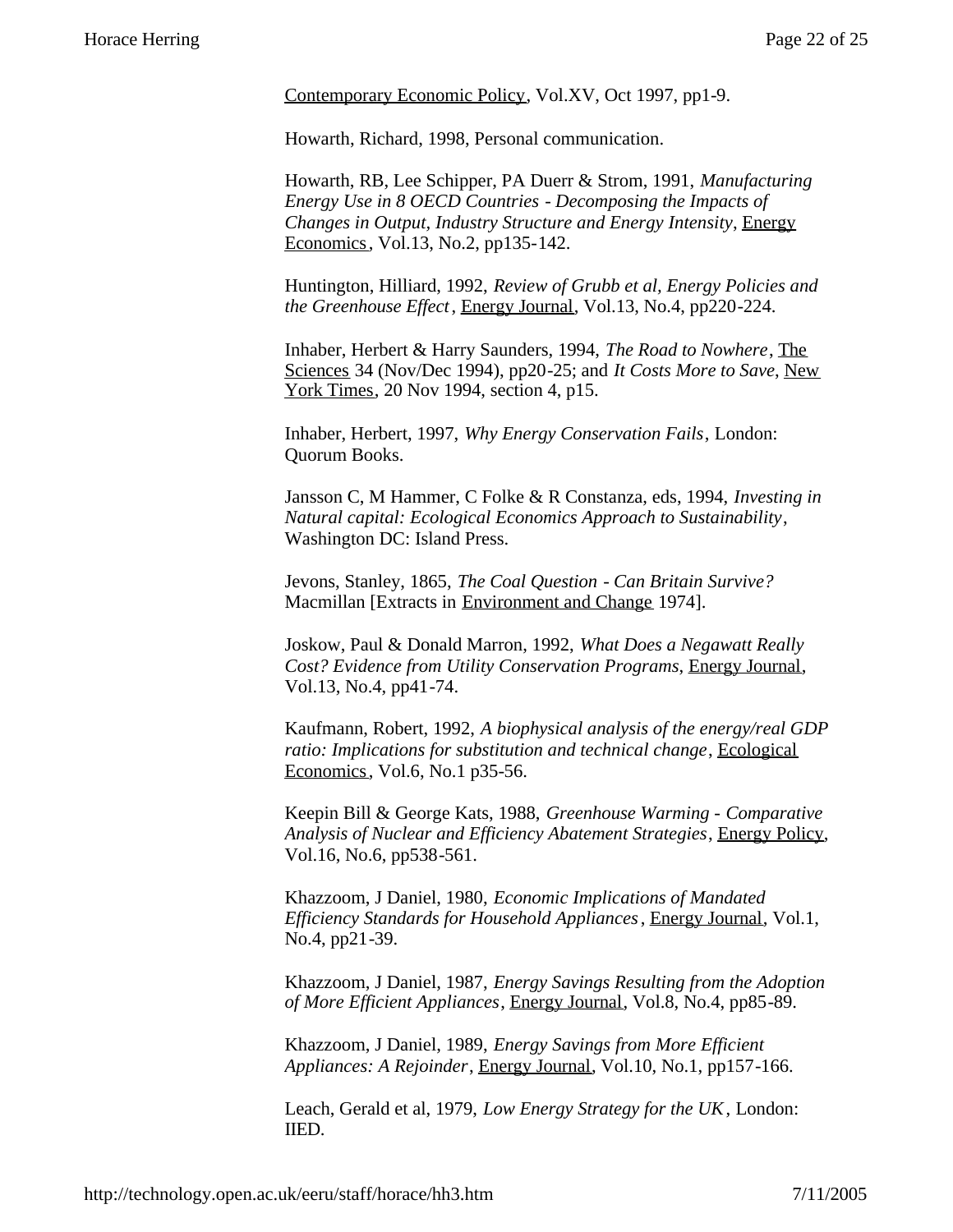Leach, Gerald, 1991, *Policies to Reduce Energy Use and Carbon Emission in the UK*, Energy Policy, 1991, Vol.19, No.10, pp918-925.

Lovins, Amory, 1977, *Soft Energy Paths*, Penguin.

Lovins, Amory, 1988, *Energy Savings Resulting from the Adoption of More Efficient Appliances: Another View*, Energy Journal, Vol.9, No.2, pp155-162.

Lovins, Amory, 1996, *Negawatts. Twelve transitions, eight improvements and one distraction*, Energy Policy, Vol.24, No.4, pp331- 344.

Maddison, 1995, *A Cost Benefit Analysis of Slowing Climate Change*, Energy Policy, Vol.23, No.4-5, pp337-346.

Manne, Alan & Richels, Richard, 1990, *CO2 Emission Limits: An Economic Cost Analysis for the USA*, Energy Journal, Vol.11, No.4, pp51-74.

Manne, Alan & Richels, Richard, 1995, *The Greenhouse Debate: Economic Efficiency, Burden Sharing and Hedging Strategies*, Energy Journal, Vol.16, No.4, pp1-37.

Meadows Donella et al, 1972, *Limits to Growth*, London: Pan Books.

Meadows, Donella et al, 1992, *Beyond the Limits: Global Collapse or Sustainable Society*, London: Earthscan.

Olivier, David et al, 1983, *Energy Efficient Futures: Opening the Solar Option*, London: Earth Resources Research.

Pearce, David, 1998, Personal communication.

Price, Eric, 1995, *Energy Efficiency: A Role for Government or is it best left to Consenting Adults?* in G MacKerron & P Pearson, eds. 1996. The UK Energy Experience: A Model or Warning? Imperial College Press. London, UK, pp309-326.

Rosenberg, Nathan, 1989, *Energy Efficient Technologies: Past, Present and Future Perspectives*. Paper presented at 'How Far Can the World Get on Energy Efficiency Alone?' Conference, ORNL, August 1989.

Sachs, Wolfgang, 1988, *The Gospel of Global Efficiency*, Nyon, Switzerland: IFDA Dossier 68.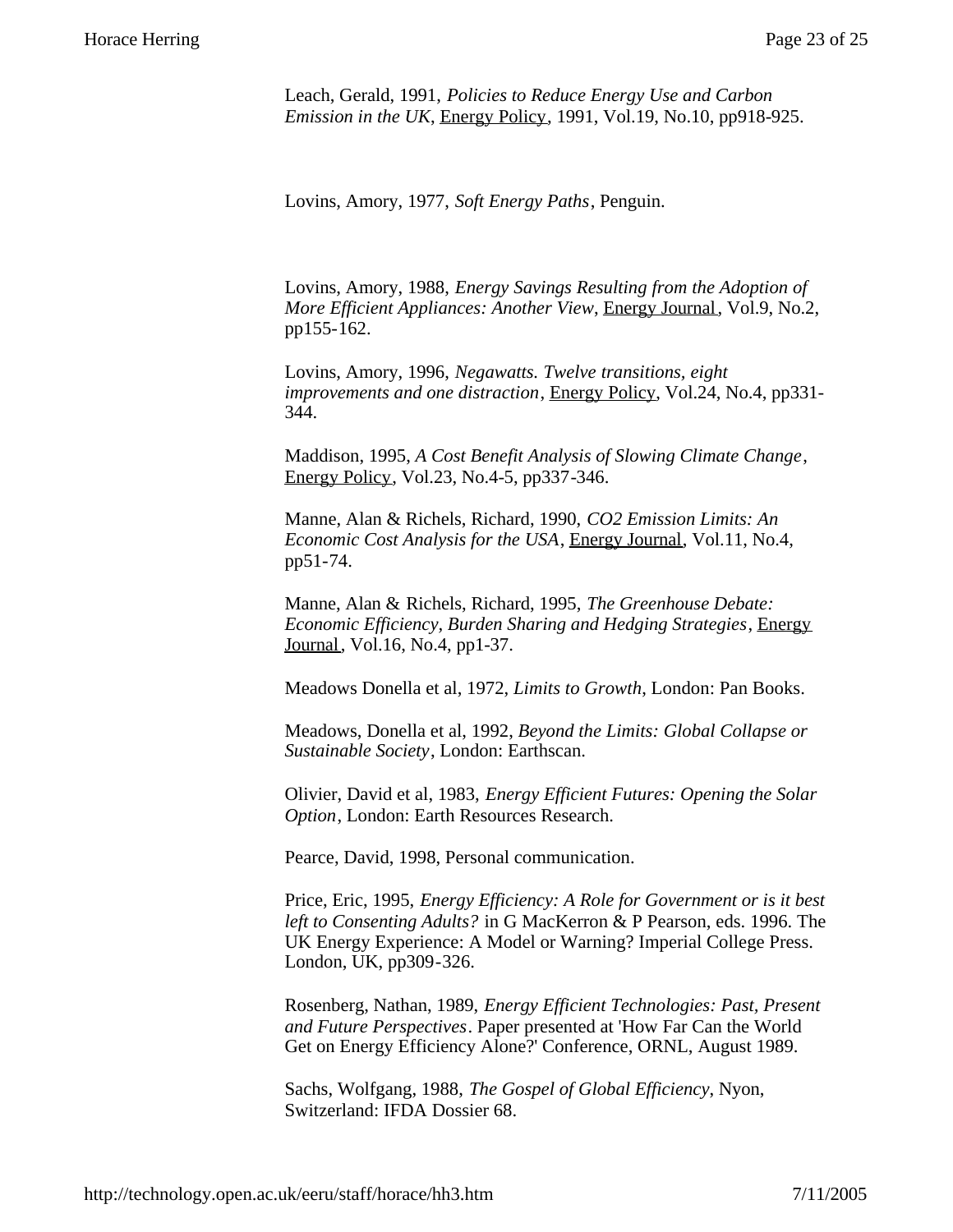Saunders, Harry, 1984, *The Macrodynamics of Energy Shocks, Short Run and Long Run*, Energy Economics, Vol.6, No.1, pp21-34.

Saunders, Harry, 1992, *The Khazzoom-Brookes Postulate and Neoclassical Growth*, Energy Journal, Vol.13, No.4, pp131-148.

Saunders, Harry, 1992, *Does Energy Conservation Worsen Global Warming?* in Fesharaki, Fereidun & James Dorian, 1992, International Issues in Energy Policy, Development and Economics, Boulder, Co. Westview.

Schipper, Lee, 1987, *Energy Conservation Policies in the OECD - Did they make a difference*, Energy Policy, Vol.15, No.6, pp538-548.

Schipper, Lee, 1991, *Improved Energy Efficiency in the Industrialised Countries - Past Achievements, CO2 Emission Prospects*, Energy Policy, Vol.19, No.2, pp127-137.

Schipper, Lee, 1997, *Indicators of energy use and human activity: Linking energy use and human activity*, Paris, France: OECD

Schipper, Lee & Steven Meyers, 1992, *Energy Efficiency and Human Activity: Past Trends, Future Prospects*, Cambridge University Press.

Schipper, Lee & Reinhard Haas, eds, 1997, *Special Issue: Cross-country comparisons of indicators of energy use, energy efficiency and CO2 emissions*, Energy Policy, Vol.25, No.7-9 (June-July 1997).

Schipper, Lee & Michael Grubb, 1998, On the rebound? Using Energy Indicators to measure the Feedback between Energy Intensities and Energy Uses, Paper to IAEE Conference, Quebec, Canada.

Schipper, Lee, M Ting, M Khrushch & W Golove, 1997, *The evolution of carbon dioxide emissions from energy use in industrialised countries: an end-use analysis*, Energy Policy, Vol.25, No.7-9, pp651-672.

Schurr, Sam et al, 1960, *Energy in the American Economy 1850-1975*, Baltimore: John Hopkins University Press for Resources for the Future.

Schurr, Sam, 1982, *Energy Efficiency and Productive Efficiency: Some Thoughts Based on American Experience*, Energy Journal, Vol.3, No.3, pp3-14.

Schurr, Sam, 1985, Energy Conservation and Productivity Growth - Can We Have Both, Energy Policy, Vol.13, No.2, pp126-132

Schurr, Sam, 1990, *Electricity in the American Economy: Agent of Technological Change*, Greenwood Press, USA.

Schurr, Sam, Sidney Stoneblum and David Woods, eds, 1983, *Energy,*